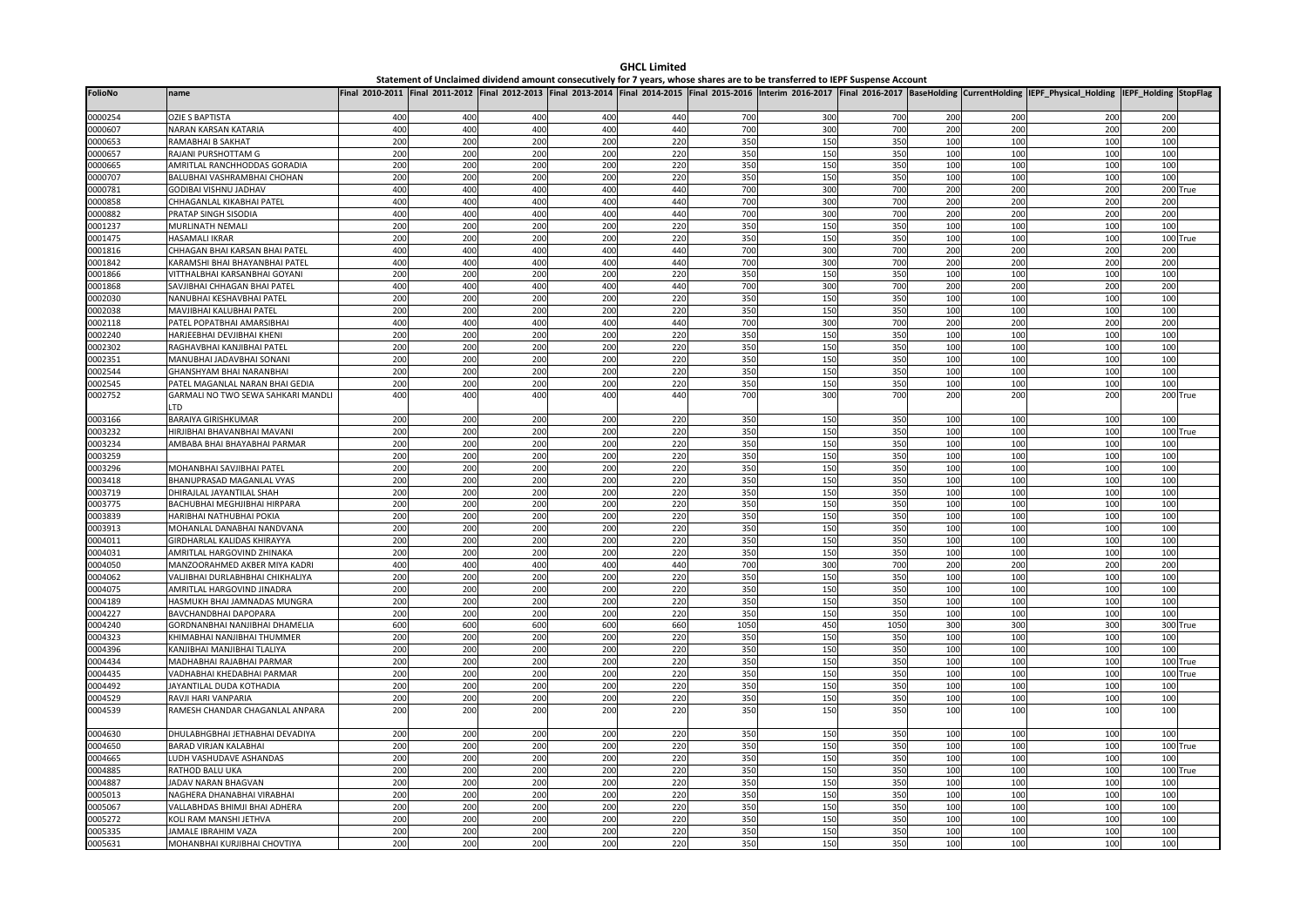| 0005683 | PURSHOTAMBHAI GORDHANBHAI         | 200  | 200        | 200  | 200  | 220  | 350  | 150  | 350  | 100  | 100  | 100             |      | 100 True   |
|---------|-----------------------------------|------|------------|------|------|------|------|------|------|------|------|-----------------|------|------------|
|         | RABADIYA                          |      |            |      |      |      |      |      |      |      |      |                 |      |            |
| 0005689 | THAKKER JAYANTILAL SUNDRJI        | 200  | 200        | 200  | 200  | 220  | 350  | 150  | 350  | 100  | 100  | 100             | 100  |            |
| 0005705 | RAM PARBATBHAI MANSHIBHAI         | 200  | 200        | 200  | 200  | 220  | 350  | 150  | 350  | 100  | 100  | 10 <sub>C</sub> | 100  |            |
| 0005748 | <b>GAGANDAS KALABHAI KHUNT</b>    | 200  | 200        | 200  | 200  | 220  | 350  | 150  | 350  | 100  | 100  | 100             | 100  |            |
| 0005823 | WALA HANIRBHAI MERAMAN ANKA       | 200  | 200        | 200  | 200  | 220  | 350  | 150  | 350  | 100  | 100  | 100             | 100  |            |
| 0005826 | RAM VIJAND GOA                    | 200  | 200        | 200  | 200  | 220  | 350  | 150  | 350  | 100  | 100  | 100             | 100  |            |
| 0005839 | VALLABHBHAI GORDHNBHAIFADADU      | 200  | 200        | 200  | 200  | 220  | 350  | 150  | 350  | 100  | 100  | 100             | 100  |            |
| 0005917 | JAGMALBHAI VASHABHAI SOLANKI      | 200  | 200        | 200  | 200  | 220  | 350  | 150  | 350  | 100  | 100  | 100             | 100  |            |
| 0005929 | BIMABHAI SAMATBHAI VAJA           | 200  | 200        | 200  | 200  | 220  | 350  | 150  | 350  | 100  | 100  | 100             | 100  |            |
| 0006230 | JAYANTIBHAI GOVINDBHAI PATEI      | 200  | 200        | 200  | 200  | 220  | 350  | 150  | 350  | 100  | 100  | 100             | 100  |            |
| 0006599 | PATEL FAKIRBHAI PREMA BHAI        | 600  | 600        | 600  | 600  | 660  | 1050 | 450  | 1050 | 300  | 300  | 300             |      | 300 True   |
| 0006601 | GHANSHYAMBHAI PEMJIBHAI PATEI     | 200  | 200        | 200  | 200  | 220  | 350  | 15C  | 350  | 100  | 100  | 10 <sub>C</sub> |      | 100 True   |
| 0006603 | ARVIND KUMAR PREMJIBHAI PATEL     | 200  | 200        | 200  | 200  | 220  | 350  | 150  | 350  | 100  | 100  | 100             |      | 100 True   |
| 0006624 | PURSHOTAMBHAI JADAVBHAI PATEL     | 200  | 200        | 200  | 200  | 220  | 350  | 150  | 350  | 100  | 100  | 100             | 100  |            |
| 0006699 | <b>HIRALAL SITARAM PATEL</b>      | 200  | 200        | 200  | 200  | 220  | 350  | 150  | 350  | 100  | 100  | 100             | 100  |            |
| 0006800 | NANUBHAI MANIBHAI DESAI           | 200  | 200        | 200  | 200  | 220  | 350  | 150  | 350  | 100  | 100  | 100             | 100  |            |
| 0006933 | ABDULHAQUE A PATEL                | 200  | 200        | 200  | 200  | 220  | 350  | 150  | 350  | 100  | 100  | 100             | 100  |            |
| 0007071 | DAYALAXMI KANTILAL SHAH           | 200  | 200        | 200  | 200  | 220  | 350  | 150  | 350  | 100  | 100  | 100             | 100  |            |
| 0007752 | BRIJESH KUMAR KHARE               | 200  | 200        | 200  | 200  | 220  | 350  | 150  | 350  | 100  | 100  | 100             | 100  |            |
| 0007873 | TRIVEDI GIRISHKUMAR               | 200  | 200        | 200  | 200  | 220  | 350  | 150  | 350  | 100  | 100  | 100             | 100  |            |
| 0008148 | <b>GULAM MUSTUER ABDUL REHMAN</b> | 200  | 200        | 200  | 200  | 220  | 350  | 150  | 350  | 100  | 100  | 100             | 100  |            |
|         | QURESHI                           |      |            |      |      |      |      |      |      |      |      |                 |      |            |
| 0008333 | K ADIVAYYA                        | 200  | 200        | 200  | 200  | 220  | 350  | 150  | 350  | 100  | 100  | 100             | 100  |            |
| 0008334 | K ADIVAYYA                        | 200  | 200        | 200  | 200  | 220  | 350  | 150  | 350  | 100  | 100  | 100             | 100  |            |
| 0008828 | JPENDRA NARAIN                    | 200  | 200        | 200  | 200  | 220  | 350  | 150  | 350  | 100  | 100  | 100             | 100  |            |
| 0009102 | <b>SHARDA GUPTA</b>               | 600  | 600        | 600  | 600  | 660  | 105  | 45C  | 1050 | 300  | 300  | 300             | 300  | True       |
|         |                                   |      | 2000       |      |      |      |      |      |      |      | 1000 |                 | 1000 |            |
| 0009295 | BHAWANI PRASAD AWASTHI            | 2000 |            | 2000 | 2000 | 2200 | 3500 | 1500 | 3500 | 1000 | 100  | 1000            |      |            |
| 0009595 | SHAKUNTLA SINGH                   | 200  | 200<br>200 | 200  | 200  | 220  | 350  | 150  | 350  | 100  |      | 100             |      | 100 True   |
| 0009641 | PRADEEP KUMAR VERMA               | 200  |            | 200  | 200  | 220  | 350  | 150  | 350  | 100  | 100  | 100             | 100  |            |
| 0009671 | SHAMBHU NATH MISRA                | 200  | 200        | 200  | 200  | 220  | 350  | 150  | 350  | 100  | 100  | 100             | 100  | <b>rue</b> |
| 0010131 | ADAKKODEN VEETTIL MOHANDAS        | 200  | 200        | 200  | 200  | 220  | 350  | 150  | 350  | 100  | 100  | 100             | 100  |            |
| 0011048 | SEEMA RAI                         | 200  | 200        | 200  | 200  | 220  | 350  | 150  | 350  | 100  | 100  | 100             | 100  |            |
| 0011151 | <b>SURESH KONETI</b>              | 200  | 200        | 200  | 200  | 220  | 350  | 150  | 350  | 100  | 100  | 100             | 100  |            |
| 0011397 | SATYANARAYANA VENIGALLA           | 400  | 400        | 400  | 400  | 440  | 700  | 300  | 700  | 200  | 200  | 200             |      | 200 True   |
| 0011428 | HOSANG EDULJE DARUWALLA           | 2000 | 2000       | 200  | 2000 | 2200 | 3500 | 1500 | 3500 | 1000 | 1000 | 1000            | 1000 | True       |
| 0011562 | RAJBALA AGRAWAL                   | 200  | 200        | 200  | 200  | 220  | 350  | 150  | 350  | 100  | 100  | 100             | 100  |            |
| 0012052 | RIKHI RAM GUPTA                   | 200  | 200        | 200  | 200  | 220  | 350  | 150  | 350  | 100  | 100  | 100             | 100  |            |
| 0012106 | GULSHAN RAI NIJHAWAN              | 200  | 200        | 200  | 200  | 220  | 350  | 150  | 350  | 100  | 100  | 100             | 100  | True       |
| 0012685 | MANSUKHLAL BHULABHAI PANCHAL      | 200  | 200        | 200  | 200  | 220  | 350  | 15C  | 350  | 100  | 100  | 100             | 100  |            |
| 0013041 | <b>SUBODH H SIGTIA</b>            | 200  | 200        | 200  | 200  | 220  | 350  | 150  | 350  | 100  | 100  | 100             | 100  |            |
| 0013799 | BEHRAM DOSABHAI GAZDAR            | 400  | 400        | 400  | 400  | 440  | 700  | 300  | 700  | 200  | 200  | 200             | 200  |            |
| 0014769 | SHANTA N JADHAV                   | 200  | 200        | 200  | 200  | 220  | 350  | 150  | 350  | 100  | 100  | 100             | 100  |            |
| 0015104 | CHIMANBHAI K PATEL                | 200  | 200        | 200  | 200  | 220  | 350  | 150  | 350  | 100  | 100  | 100             | 100  |            |
| 0016508 | VRAJBALA SHASHIKANT SHAH          | 200  | 200        | 200  | 200  | 220  | 350  | 150  | 350  | 100  | 100  | 100             | 100  |            |
| 0017235 | GOPAL DAS SHARMA                  | 200  | 200        | 200  | 200  | 220  | 350  | 150  | 350  | 100  | 100  | 100             | 100  |            |
| 0017907 | CHANDRAKANT RANBIRRAJ CHANDHOK    | 400  | 400        | 400  | 400  | 440  | 700  | 300  | 700  | 200  | 200  | 200             |      | 200 True   |
| 0019015 | GOVINDRAO M JOSHI                 | 200  | 200        | 200  | 200  | 220  | 350  | 150  | 350  | 100  | 100  | 100             | 100  |            |
| 0019214 | PATEL VALLABHBHAI                 | 400  | 400        | 400  | 400  | 440  | 700  | 300  | 700  | 200  | 200  | 200             | 200  |            |
| 0019473 | CHAMAKBHAI BHATT                  | 200  | 200        | 200  | 200  | 220  | 350  | 150  | 350  | 100  | 100  | 100             | 100  |            |
| 0019919 | JDAY KAPILRAI VAISHNAV            | 200  | 200        | 200  | 200  | 220  | 350  | 150  | 350  | 100  | 100  | 100             |      | 100 True   |
| 0020380 | CHINTAMANI SINGH TOMAR            | 600  | 600        | 600  | 600  | 660  | 1050 | 450  | 1050 | 300  | 300  | 300             | 300  |            |
| 0020586 | SUDHIR KUMAR PARASRAM PURIA       | 200  | 200        | 200  | 200  | 220  | 350  | 150  | 350  | 100  | 100  | 100             | 100  |            |
| 0020646 | <b>BHAGWATI PRASAD MISRA</b>      | 200  | 200        | 200  | 200  | 220  | 350  | 150  | 350  | 100  | 100  | 100             | 100  |            |
| 0021049 | ANAND YASHWANT GORE               | 200  | 200        | 200  | 200  | 220  | 350  | 150  | 350  | 100  | 100  | 100             | 100  | True       |
| 0021269 | PARANJAPE VIJAY MADHUKAR          | 200  | 200        | 200  | 200  | 220  | 350  | 150  | 350  | 100  | 100  | 100             | 100  |            |
| 0021483 | KRISHNA CHANDRA PRASAD            | 200  | 200        | 200  | 200  | 220  | 350  | 150  | 350  | 100  | 100  | 100             | 100  |            |
| 0021645 | RAM RAN VIJAY SINGH               | 600  | 600        | 600  | 600  | 660  | 1050 | 450  | 1050 | 300  | 300  | 300             | 300  |            |
| 0021654 | ASHOK KUMAR ROHATGI               | 400  | 400        | 400  | 400  | 440  | 700  | 300  | 700  | 200  | 200  | 200             | 200  |            |
| 0021830 | GIRDHARLAL KARELIA                | 400  | 400        | 400  | 400  | 440  | 700  | 300  | 700  | 200  | 200  | 200             | 200  |            |
| 0022015 | DHIRAJBEN MANILAL                 | 200  | 200        | 200  | 200  | 220  | 350  | 150  | 350  | 100  | 100  | 100             |      | 100 True   |
| 0022408 | VISHNUBHAI LALLUBHAI TANDEI       | 200  | 200        | 200  | 200  | 220  | 350  | 150  | 350  | 100  | 100  | 100             | 100  |            |
| 0022549 | VRAJLAL MANISHANKER TRIVEDI       | 200  | 200        | 200  | 200  | 220  | 350  | 150  | 350  | 100  | 100  | 100             | 100  |            |
| 0022618 | <b>OSNABEN LAKHANI</b>            | 200  | 200        | 200  | 200  | 220  | 350  | 150  | 350  | 100  | 100  | 100             | 100  |            |
| 0022658 | NAGHERA DAYABHAI KANABHAI         | 200  | 200        | 200  | 200  | 220  | 350  | 150  | 350  | 100  | 100  | 100             |      | 100 True   |
| 0022696 | HARENDRA M TRIVEDI                | 200  | 200        | 200  | 200  | 220  | 350  | 150  | 350  | 100  | 100  | 100             |      | 100 True   |
|         |                                   |      |            |      |      |      |      |      |      |      |      |                 |      |            |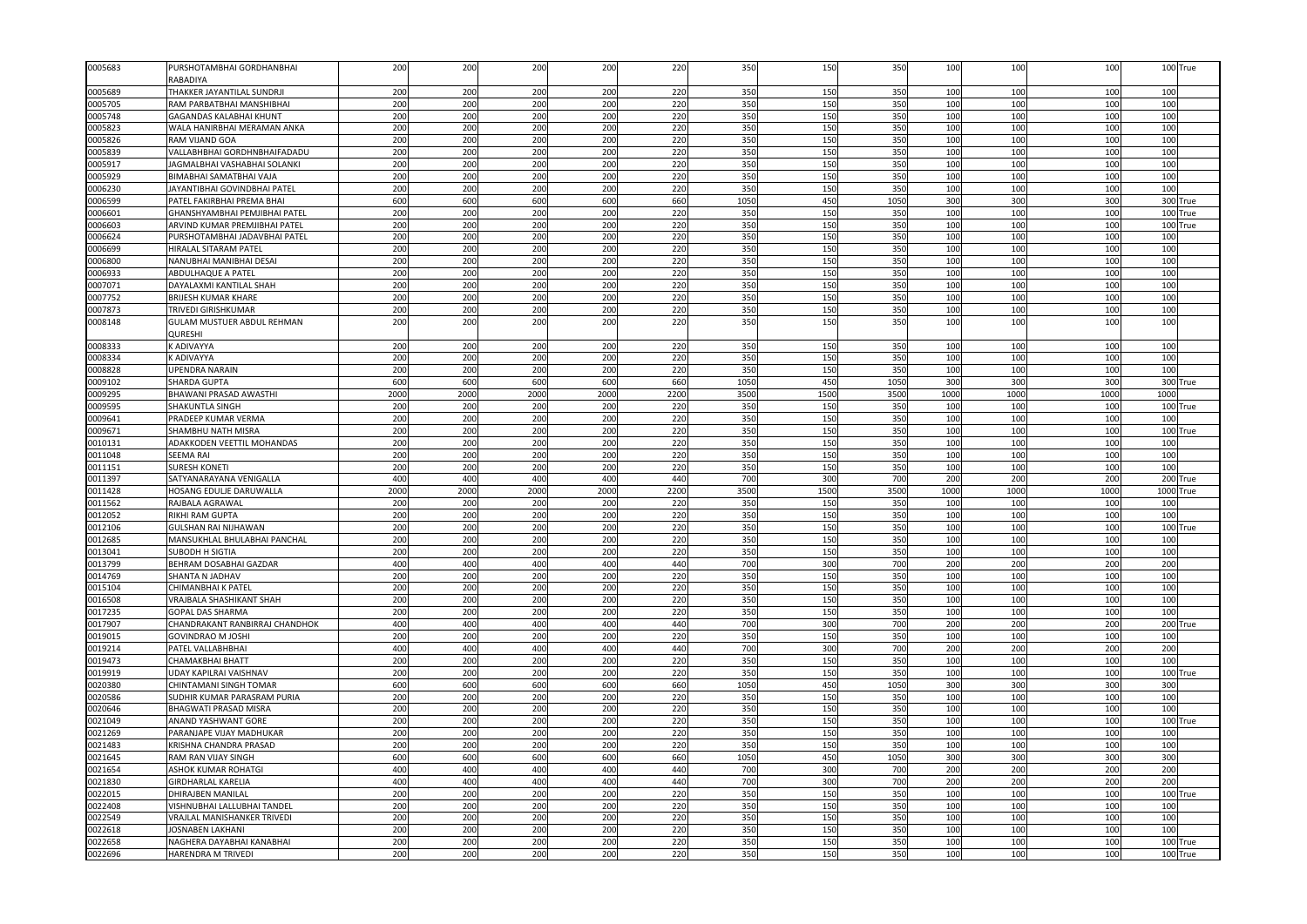| 0022833 | A RAMACHANDRAN                 | 200  | 200  | 200  | 200  | 220  | 350  | 150  | 350  | 100 | 100 | 100             | 100 |            |
|---------|--------------------------------|------|------|------|------|------|------|------|------|-----|-----|-----------------|-----|------------|
| 0022858 | PARSOTAMDAS DHARMSHI           | 200  | 200  | 200  | 200  | 220  | 350  | 150  | 350  | 100 | 100 | 100             |     | 100 True   |
|         |                                |      |      |      |      |      |      |      |      |     |     |                 |     |            |
| 0022955 | <b>LADUBEN NAGABHAI JETHVA</b> | 200  | 200  | 200  | 200  | 220  | 350  | 150  | 350  | 100 | 100 | 100             | 100 |            |
| 0023000 | DALAL YASHESH RASIKLAL         | 200  | 200  | 200  | 200  | 220  | 350  | 150  | 350  | 100 | 100 | 100             | 100 |            |
| 0023444 | HAJI ISMAIL HAJI TAIYAB        | 200  | 200  | 200  | 200  | 220  | 350  | 150  | 350  | 100 | 100 | 100             | 100 |            |
| 0023464 | CHANDULAL KALACHAND            | 200  | 200  | 200  | 200  | 220  | 350  | 150  | 350  | 100 | 100 | 100             | 100 |            |
| 0023606 | <b>HEENA ATUL PATEL</b>        | 400  | 400  | 400  | 400  | 440  | 700  | 300  | 700  | 200 | 200 | 200             | 200 |            |
| 023609  | ATUL RATIBHAI PATEL            | 400  | 400  | 400  | 400  | 440  | 700  | 300  | 700  | 200 | 200 | 200             | 200 |            |
| 0025050 | <b>NALIN K SHAH</b>            | 200  | 200  | 200  | 200  | 220  | 350  | 150  | 350  | 100 | 100 | 100             |     | 100 True   |
| 0025493 | M YUNUS YASIN BARUDGER         | 200  | 200  | 200  | 200  | 220  | 350  | 150  | 350  | 100 | 100 | 100             |     | 100 True   |
| 0025906 | KHIMJI SHAMJI PANDAV           | 200  | 200  | 200  | 200  | 220  | 350  | 15C  | 350  | 100 | 100 | 100             |     | 100 True   |
|         |                                |      |      |      |      |      |      |      |      |     |     |                 |     |            |
| 0025914 | <b>G UPPILIYAPPAN</b>          | 200  | 200  | 200  | 200  | 220  | 350  | 150  | 350  | 100 | 100 | 100             | 100 |            |
| 025940  | LAKSHMI VASUDEO SAVLANI        | 200  | 200  | 200  | 200  | 220  | 350  | 150  | 350  | 100 | 100 | 10 <sub>C</sub> | 100 |            |
| 0025941 | POONAM VASUDEO SAVLANI         | 400  | 400  | 400  | 400  | 440  | 700  | 300  | 700  | 200 | 200 | 200             | 200 |            |
| 026066  | SHAILESH OMPARKASH NAGAR       | 200  | 200  | 200  | 200  | 220  | 350  | 150  | 35   | 100 | 100 | 100             | 100 |            |
| 0026067 | ATUL OMPARKASH NAGAR           | 200  | 200  | 200  | 200  | 220  | 350  | 150  | 350  | 100 | 100 | 100             | 100 |            |
| 0026215 | MANSUKHLAL RAJANI              | 400  | 400  | 400  | 400  | 440  | 700  | 300  | 700  | 200 | 200 | 200             |     | 200 True   |
| 0027305 | <b>G SASI KUMAR</b>            | 400  | 400  | 400  | 400  | 440  | 700  | 300  | 70   | 200 | 200 | 200             | 200 |            |
|         |                                |      |      |      |      |      | 350  |      |      |     | 100 |                 |     |            |
| 0028380 | S SREEDHARA MURTHY             | 200  | 200  | 200  | 200  | 220  |      | 150  | 350  | 100 |     | 100             | 100 |            |
| 028872  | M K VEDAVALLI                  | 200  | 200  | 200  | 200  | 220  | 350  | 150  | 350  | 100 | 100 | 100             | 100 | <b>rue</b> |
| 0029310 | M SEETHALAKSHMI                | 200  | 200  | 200  | 200  | 220  | 350  | 150  | 350  | 100 | 100 | 100             | 100 |            |
| 0029373 | MAJOR PREM KRISHENKASHYAP      | 200  | 200  | 200  | 200  | 220  | 350  | 150  | 350  | 100 | 100 | 100             | 100 |            |
| 0029511 | PALLAB KUMAR MAJUMDAR          | 200  | 200  | 200  | 200  | 220  | 350  | 150  | 350  | 100 | 100 | 100             | 100 |            |
| 0029763 | MALLIKARJUN SADASHIV KHERADKAR | 200  | 200  | 200  | 200  | 220  | 350  | 150  | 350  | 100 | 100 | 100             | 100 |            |
| 029862  | <b>VANDANA TIKMANY</b>         | 400  | 400  | 400  | 400  | 440  | 700  | 300  | 70   | 200 | 200 | 200             | 200 |            |
| 0029943 | <b>B SUBRAMANIAN</b>           | 200  | 200  | 200  | 200  | 220  | 350  | 150  | 35   | 100 | 100 | 100             | 100 |            |
| 0029990 | <b>KAMALA MENON</b>            | 600  | 600  | 600  | 600  | 660  | 1050 | 450  | 105  | 300 | 300 | 300             | 300 |            |
|         |                                |      |      |      |      |      |      |      |      |     |     |                 |     |            |
| 0030926 | ULLAL SURYANARAYANA NAYAK      | 400  | 400  | 400  | 400  | 440  | 700  | 300  | 700  | 200 | 200 | 200             |     | 200 True   |
| 0031319 | C K SOWMITHRI                  | 200  | 200  | 200  | 200  | 220  | 350  | 150  | 350  | 100 | 100 | 100             | 100 |            |
| 0031746 | ANURADHA DESHMUKH              | 200  | 200  | 200  | 200  | 220  | 350  | 150  | 350  | 100 | 100 | 100             | 100 |            |
| 0032245 | SASHIKANT BALKRISHNA JADHAV    | 200  | 200  | 200  | 200  | 220  | 350  | 150  | 350  | 100 | 100 | 100             | 100 |            |
| 0032480 | <b>GAVARAYYA K</b>             | 1000 | 1000 | 1000 | 1000 | 1100 | 175  | 750  | 175  | 500 | 500 | 500             | 500 |            |
| 0033481 | <b>KALI CHARAN</b>             | 200  | 200  | 200  | 200  | 220  | 350  | 150  | 350  | 100 | 100 | 100             | 100 |            |
| 0034022 | DEVI PRASHAD AGRAWAL HARDA     | 400  | 400  | 400  | 400  | 440  | 700  | 300  | 700  | 200 | 200 | 200             | 200 |            |
| 034058  | LEELAWATI                      | 200  | 200  | 200  | 200  | 220  | 350  | 15C  | 350  | 100 | 100 | 100             | 100 |            |
| 0034506 | SHEELA YASHAWANT MONE          | 200  | 200  | 200  | 200  | 220  | 350  | 150  | 350  | 100 | 100 | 100             | 100 |            |
|         |                                |      |      |      |      |      |      |      |      |     |     |                 |     |            |
| 0034740 | DHOLAKIA BHARAT MANHARRAI      | 200  | 200  | 200  | 200  | 220  | 350  | 150  | 350  | 100 | 100 | 100             | 100 |            |
| 0035112 | MUKESH BHAMBHANI               | 200  | 200  | 200  | 200  | 220  | 350  | 150  | 350  | 100 | 100 | 100             | 100 |            |
| 0035259 | RAYOMAND BEHRAM GAZDAR         | 400  | 400  | 400  | 400  | 440  | 700  | 300  | 700  | 200 | 200 | 200             | 200 |            |
| 0035566 | RAJIV GUPTA                    | 200  | 200  | 200  | 200  | 220  | 350  | 150  | 350  | 100 | 100 | 100             |     | 100 True   |
| 0036433 | <b>LAKHIRAM TYAGI</b>          | 1200 | 1200 | 1200 | 1200 | 1320 | 2100 | 900  | 2100 | 600 | 600 | 600             | 600 |            |
| 036860  | <b>JAGDISHBHAI PATEL</b>       | 200  | 200  | 200  | 200  | 220  | 350  | 150  | 350  | 100 | 100 | 100             | 100 |            |
| 0037025 | NIRMALABEN V BHAIRAVIA         | 200  | 200  | 200  | 200  | 220  | 350  | 150  | 350  | 100 | 100 | 100             |     | 100 True   |
| 0037236 | SHAH NIRESH KUMAR JAYANTILAI   | 1600 | 1600 | 160  | 1600 | 1760 | 2800 | 1200 | 280  | 800 | 800 | 800             | 800 |            |
|         |                                |      |      |      |      |      |      |      |      |     |     |                 |     |            |
| 0037237 | SHAH JAYANTILAL RAMCHANDRA     | 1600 | 1600 | 1600 | 1600 | 1760 | 2800 | 1200 | 280  | 800 | 800 | 800             | 800 |            |
| 0037238 | SHAH PARESH KUMAR JAYANTILAL   | 1600 | 1600 | 1600 | 1600 | 1760 | 2800 | 1200 | 280  | 800 | 800 | 800             | 800 |            |
| 0037609 | RAVASHHES APPA MAGADUM         | 600  | 600  | 600  | 600  | 660  | 1050 | 450  | 1050 | 300 | 300 | 300             |     | 300 True   |
| 0037709 | RAJENDRA JAGDISH CHANDRA       | 400  | 400  | 400  | 400  | 440  | 700  | 300  | 700  | 200 | 200 | 200             | 200 |            |
| 0038063 | BHAVESH T PATEL                | 200  | 200  | 200  | 200  | 220  | 35   | 150  | 350  | 100 | 100 | 100             | 100 |            |
| 0038502 | HARISH KUMAR L SOLANKI         | 200  | 200  | 200  | 200  | 220  | 350  | 150  | 350  | 100 | 100 | 100             | 100 |            |
| 0038569 | CHAMPABEN R JOSHI              | 200  | 200  | 200  | 200  | 220  | 350  | 150  | 350  | 100 | 100 | 10 <sub>C</sub> | 100 |            |
| 0038629 | MAMAD HAMIR GHAVDA             | 200  | 200  | 200  | 200  | 220  | 350  | 150  | 350  | 100 | 100 | 100             | 100 |            |
| 0038635 | MADHUBEN M BHAYANI             | 200  | 200  | 200  | 200  | 220  | 350  | 150  | 350  | 100 | 100 | 100             | 100 |            |
|         |                                |      |      | 400  |      |      |      |      |      |     |     |                 |     |            |
| 0039288 | <b>RAMESH B PATEL</b>          | 400  | 400  |      | 400  | 440  | 700  | 300  | 700  | 200 | 200 | 200             | 200 |            |
| 0039389 | <b>VASANT GAIDHANI</b>         | 200  | 200  | 200  | 200  | 220  | 350  | 150  | 350  | 100 | 100 | 100             | 100 |            |
| 0039671 | NATUBHHAI NAGANBHAI PATEL      | 200  | 200  | 200  | 200  | 220  | 350  | 150  | 350  | 100 | 100 | 100             | 100 |            |
| 0040031 | MANOJ NATWARLAL                | 200  | 200  | 200  | 200  | 220  | 350  | 150  | 350  | 100 | 100 | 100             | 100 | True       |
| 0040327 | NIRMALABEN NATVERLAL PRAJAPAT  | 200  | 200  | 200  | 200  | 220  | 350  | 150  | 35   | 100 | 100 | 10 <sub>C</sub> | 100 |            |
| 0040476 | <b>VIJAY KUMAR HAPANI</b>      | 200  | 200  | 200  | 200  | 220  | 350  | 150  | 350  | 100 | 100 | 100             | 100 |            |
| 0040502 | REHANA MOHD SIDDIK             | 200  | 200  | 200  | 200  | 220  | 350  | 150  | 350  | 100 | 100 | 100             | 100 |            |
| 0040503 | <b>FATEMA MOHD ISMAIL</b>      | 200  | 200  | 200  | 200  | 220  | 350  | 150  | 350  | 100 | 100 | 100             | 100 |            |
| 040504  | MOHD SIDDIK MOHD ISMAIL        | 200  | 200  | 200  | 200  | 220  | 350  | 150  | 350  | 100 | 100 | 100             | 100 |            |
|         |                                |      |      |      |      |      |      |      |      |     |     |                 |     |            |
| 040716  | BHUPENDRA HASHMUKHLAL PATEL    | 400  | 400  | 400  | 400  | 440  | 700  | 300  | 70   | 200 | 200 | 200             | 200 |            |
| 040875  | RANCHHODBHAI DAHYABHAI TAILOR  | 200  | 200  | 200  | 200  | 220  | 350  | 150  | 35   | 100 | 100 | 100             | 100 |            |
| 0040981 | SHUSHILABEN JARIWALA           | 200  | 200  | 200  | 200  | 220  | 350  | 150  | 350  | 100 | 100 | 100             | 100 |            |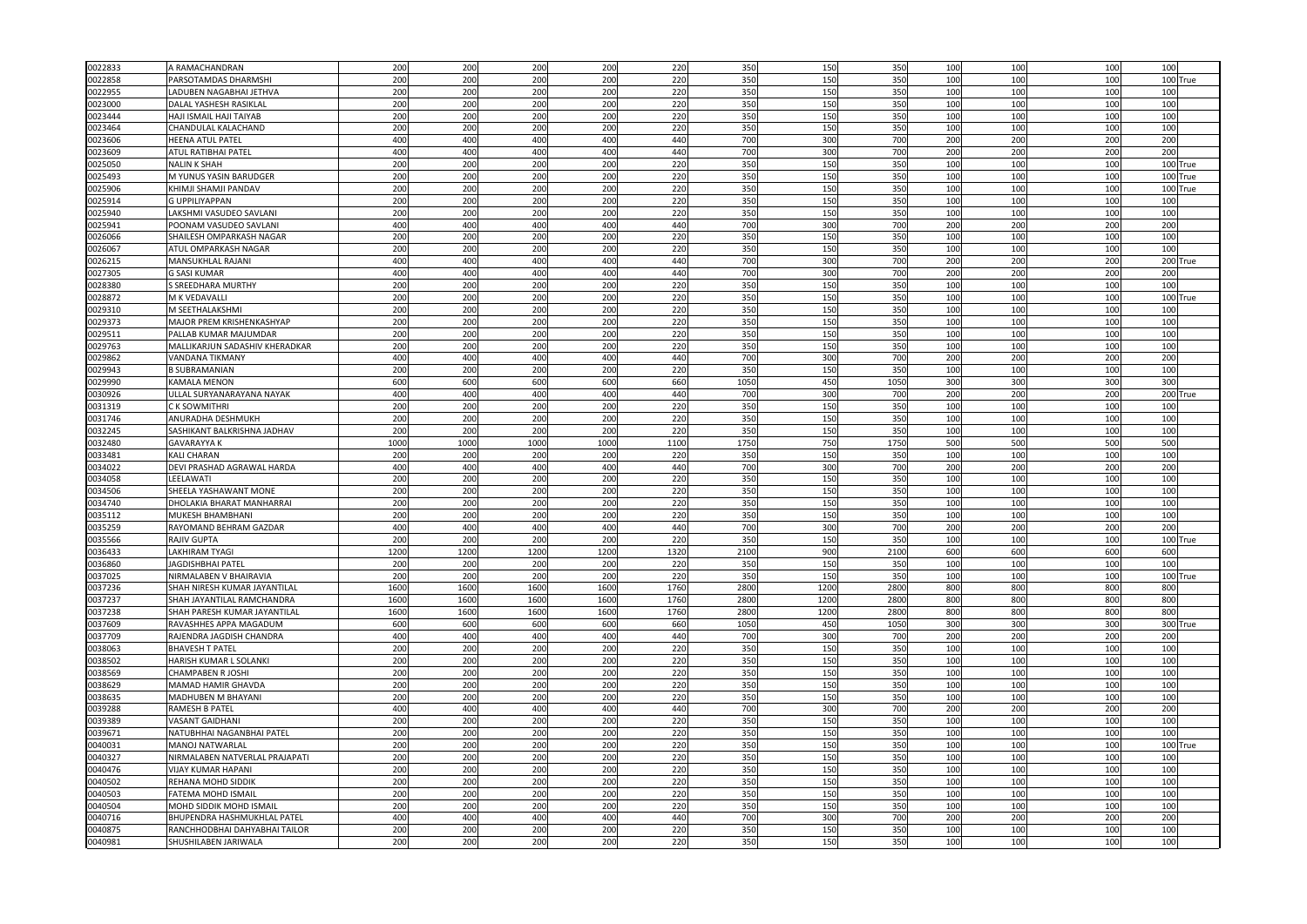| 0041712            | TARAKAD MAHADEVAN KALYANA                 | 200         | 200         | 200         | 200         | 220         | 350         | 150        | 350         | 100        | 100        | 100             | 100  |                      |
|--------------------|-------------------------------------------|-------------|-------------|-------------|-------------|-------------|-------------|------------|-------------|------------|------------|-----------------|------|----------------------|
|                    | <b>JUNDARAM</b>                           |             |             |             |             |             |             |            |             |            |            |                 |      |                      |
| 0042430            | SARDABEN RAMANLAL SHAH                    | 200         | 200         | 200         | 200         | 220         | 350         | 150        | 350         | 100        | 100        | 100             | 100  |                      |
| 0042602            | HIRAGOURI ODHAVJEE JOSHI                  | 200         | 200         | 200         | 200         | 220         | 350         | 150        | 35          | 100        | 100<br>500 | 100             | 100  |                      |
| 0042851<br>0043739 | LABHUBHAI PADHAR<br>UMESH CHANDRA AGRAWAL | 1000<br>200 | 1000<br>200 | 1000<br>200 | 1000<br>200 | 1100<br>220 | 1750<br>350 | 750<br>150 | 1750<br>350 | 500<br>100 | 100        | 500<br>100      | 100  | 500 True             |
|                    | PARMOD SHARMA                             | 200         | 200         | 200         | 200         | 220         | 350         | 150        | 350         | 100        | 100        | 100             |      |                      |
| 0043761<br>0044211 | OM KARNATH AGRAWAL                        | 200         | 200         | 200         | 200         | 220         | 350         | 150        | 350         | 100        | 100        | 100             |      | 100 True<br>100 True |
| 0044311            | <b>CHANDA PURI</b>                        | 200         | 200         | 200         | 200         | 220         | 350         | 150        | 350         | 100        | 100        | 100             | 100  |                      |
| 0044445            | <b>BIMAL RAI</b>                          | 200         | 200         | 200         | 200         | 220         | 350         | 150        | 350         | 100        | 100        | 100             | 100  |                      |
| 0045237            | <b>SUNIT MEHRA</b>                        | 200         | 200         | 200         | 200         | 220         | 350         | 150        | 350         | 100        | 100        | 100             | 100  |                      |
| 0046024            | <b>BRINDHA MADHAVAN</b>                   | 200         | 200         | 200         | 200         | 220         | 350         | 150        | 350         | 100        | 100        | 100             |      | 100 True             |
| 046106             | VINCENT DE PAUL T G                       | 200         | 200         | 200         | 200         | 220         | 350         | 150        | 350         | 100        | 100        | 100             | 100  |                      |
| 0046115            | <b>MOHAMMED CK</b>                        | 400         | 400         | 400         | 400         | 440         | 700         | 300        | 700         | 200        | 200        | 200             | 200  |                      |
| 0046209            | SARADA GOURI AMMA                         | 200         | 200         | 200         | 200         | 220         | 350         | 150        | 350         | 100        | 100        | 100             |      | 100 True             |
| 046238             | LISSY IDICULLA JACOB                      | 400         | 400         | 400         | 400         | 440         | 700         | 300        | 700         | 200        | 200        | 200             | 200  |                      |
| 046845             | JAGENDRA DAYAL                            | 200         | 200         | 200         | 200         | 220         | 350         | 15C        | 350         | 100        | 100        | 100             | 100  | True                 |
| 046871             | <b>KANTA ARORA</b>                        | 200         | 200         | 200         | 200         | 220         | 350         | 150        | 350         | 100        | 100        | 100             | 100  |                      |
| 0047060            | PATTABHI RAMARAO CHEKURI                  | 400         | 400         | 400         | 400         | 440         | 700         | 300        | 700         | 200        | 200        | 200             | 200  |                      |
| 0047606            | SHYAMLAL G NAGAR                          | 400         | 400         | 400         | 400         | 440         | 700         | 300        | 70          | 200        | 200        | 200             | 200  |                      |
| 0048185            | P GANESAN                                 | 400         | 400         | 400         | 400         | 440         | 700         | 300        | 70          | 200        | 200        | 200             | 200  |                      |
| 0048631            | RAMCHANDRA S GRAMOPADHYE                  | 600         | 600         | 600         | 600         | 660         | 1050        | 450        | 105         | 300        | 300        | 300             | 300  |                      |
| 0048825            | SEEMA                                     | 800         | 800         | 800         | 800         | 880         | 1400        | 600        | 140         | 400        | 400        | 400             | 400  |                      |
| 049267             | SUDHA RANI HALDER                         | 200         | 200         | 200         | 200         | 220         | 350         | 150        | 35          | 100        | 100        | 100             | 100  |                      |
| 049642             | <b>BEJOY GOPAL BAKSHI</b>                 | 200         | 200         | 200         | 200         | 220         | 350         | 150        | 350         | 100        | 100        | 100             | 100  |                      |
| 0049743            | AJIT KUMAR PAL                            | 800         | 800         | 800         | 800         | 880         | 1400        | 600        | 1400        | 400        | 400        | 40 <sub>C</sub> |      | 400 True             |
| 0050040            | MADHO CHOUDHARY                           | 200         | 200         | 200         | 200         | 220         | 350         | 150        | 35          | 100        | 100        | 100             | 100  | True                 |
| 0050639            | HARPAL SINGH SHARMA                       | 200         | 200         | 200         | 200         | 220         | 350         | 150        | 350         | 100        | 100        | 100             | 100  |                      |
| 0050798            | <b>VILLOO RUSTOMJI PATEL</b>              | 200         | 200         | 200         | 200         | 220         | 350         | 150        | 350         | 100        | 100        | 100             |      | 100 True             |
| 0051850            | <b>ARVIND K PATEL</b>                     | 200         | 200         | 200         | 200         | 220         | 350         | 150        | 350         | 100        | 100        | 100             | 100  |                      |
| 0052063            | PATNAM S JAIPAUI                          | 200         | 200         | 200         | 200         | 220         | 350         | 150        | 350         | 100        | 100        | 100             | 100  |                      |
| 0052268            | <b>H C KUMAR</b>                          | 200         | 200         | 200         | 200         | 220         | 350         | 150        | 350         | 100        | 100        | 100             | 100  |                      |
| 0052277            | N SRINIVASAN                              | 200         | 200         | 200         | 200         | 220         | 350         | 150        | 350         | 100        | 100        | 100             | 100  |                      |
| 0052278            | <b>S SHANTA</b>                           | 200         | 200         | 200         | 200         | 220         | 350         | 150        | 350         | 100        | 100        | 100             | 100  |                      |
| 0053726            | <b>SUBHRA SAHA</b>                        | 200         | 200         | 200         | 200         | 220         | 350         | 150        | 350         | 100        | 100        | 100             | 100  |                      |
| 0053970            | <b>BISWA NATH SARKAR</b>                  | 200         | 200         | 200         | 200         | 220         | 350         | 150        | 350         | 100        | 100        | 100             | 100  |                      |
| 0054135            | RANJIT BHATTACHARJEE                      | 200         | 200         | 200         | 200         | 220         | 350         | 150        | 350         | 100        | 100        | 100             |      | 100 True             |
| 0054267            | KRISHNENDU CHATTERJI                      | 200         | 200         | 200         | 200         | 220         | 350         | 150        | 350         | 100        | 100        | 100             |      | 100 True             |
| 0054497            | RIHANA KHANAM                             | 200         | 200         | 200         | 200         | 220         | 350         | 150        | 350         | 100        | 100        | 100             | 100  |                      |
| 0055245            | <b>KUSUM DEHIYA</b>                       | 200         | 200         | 200         | 200         | 220         | 350         | 15C        | 350         | 100        | 100        | 100             | 100  |                      |
| 0055264            | SHANKAR DHONDO LAKHAN                     | 3200        | 3200        | 3200        | 3200        | 3520        | 5600        | 2400       | 5600        | 1600       | 1600       | 1600            | 1600 |                      |
| 0055654            | ANIL PRABHAKAR MALANDKAR                  | 400         | 400         | 400         | 400         | 440         | 700         | 300        | 700         | 200        | 200        | 200             | 200  |                      |
| 0055872            | AJIT KUMAR PAL                            | 1000        | 1000        | 1000        | 1000        | 1100        | 1750        | 750        | 175         | 500        | 500        | 500             | 500  |                      |
| 0055888            | RABINDRA LALA MITRA                       | 200         | 200         | 200         | 200         | 220         | 350         | 150        | 350         | 100        | 100        | 100             | 100  |                      |
| 0056234            | <b>BALADEB CHATTERJEE</b>                 | 400         | 400         | 400         | 400         | 440         | 700         | 300        | 700         | 200        | 200        | 200             | 200  |                      |
| 0056686            | DEBADITYA MUKHERJEE                       | 800         | 800         | 800         | 800         | 880         | 1400        | 600        | 1400        | 400        | 400        | 400             | 400  |                      |
| 0057205            | <b>UDITA KHAITAN</b>                      | 200         | 200         | 200         | 200         | 220         | 350         | 150        | 350         | 100        | 100        | 100             |      | 100 True             |
| 0057333            | <b>DEBASIS BASU</b>                       | 200         | 200         | 200         | 200         | 220         | 350         | 150        | 350         | 100        | 100        | 100             | 100  |                      |
| 0057665            | <b>BRIJ LAL VARSHNEY</b>                  | 200         | 200         | 200         | 200         | 220         | 350         | 150        | 350         | 100        | 100        | 100             | 100  |                      |
| 0058155            | BENNY KACHIRAYIL IYPE                     | 200         | 200         | 200         | 200         | 220         | 350         | 150        | 350         | 100        | 100        | 100             | 100  |                      |
| 0059360            | PROMODE LALBHAI KAPADIA                   | 400         | 400         | 400         | 400         | 440         | 700         | 300        | 700         | 200        | 200        | 200             |      | 200 True             |
| 0059886            | S.K. ZUZAR H. POONAWALA                   | 200         | 200         | 200         | 200         | 220         | 350         | 150        | 350         | 100        | 100        | 100             | 100  |                      |
| 0060264            | <b>BANK OF OMAN LTD</b>                   | 6800        | 6800        | 6800        | 6800        | 7480        | 11900       | 5100       | 1190        | 3400       | 3400       | 3400            |      | 3400 True            |
| 0061202            | N. SUTHARSANAN                            | 200         | 200         | 200         | 200         | 220         | 350         | 150        | 35          | 100        | 100        | 100             | 100  |                      |
| 0061492            | PARAG KARAN KHANSAHEB                     | 200         | 200         | 200         | 200         | 220         | 350         | 150        | 350         | 100        | 100        | 100             | 100  |                      |
| 061508             | AMBWANI ANITA VASHDEV                     | 200         | 200         | 200         | 200         | 220         | 350         | 150        | 350         | 100        | 100        | 100             | 100  |                      |
| 0061522            | <b>NARBADA RATHORE</b>                    | 200         | 200         | 200         | 200         | 220         | 350         | 150        | 350         | 100        | 100        | 100             | 100  |                      |
| 0061737            | HASMUKHBHAI T. DARJI                      | 200         | 200         | 200         | 200         | 220         | 350         | 150        | 350         | 100        | 100        | 100             | 100  |                      |
| 0061985            | SHAHANA                                   | 200         | 200         | 200         | 200         | 220         | 350         | 150        | 350         | 100        | 100        | 100             | 100  |                      |
| 0063007            | <b>BHARAT KUMAR KARWA</b>                 | 200         | 200         | 200         | 200         | 220         | 350         | 150        | 350         | 100        | 100        | 100             | 100  | True                 |
| 0066125            | SANDEEP DATTATRAY KULKARNI                | 200         | 200         | 200         | 200         | 220         | 350         | 150        | 350         | 100        | 100        | 100             | 100  |                      |
| 0066726            | MOHAN LAL DAGA                            | 200         | 200         | 200         | 200         | 220         | 350         | 150        | 350         | 100        | 100        | 100             | 100  |                      |
| 0066773            | RITU MAHESHWARI                           | 600         | 600         | 600         | 600         | 660         | 1050        | 450        | 105         | 300        | 300        | 300             | 300  |                      |
| 0067304            | CHANDA GUPTA                              | 400         | 400         | 400         | 400         | 440         | 700         | 300        | 700         | 200        | 200        | 200             | 200  |                      |
| 0067376            | NITA MAHENDRA PATEL                       | 200         | 200         | 200         | 200         | 220         | 350         | 150        | 350         | 100        | 100        | 100             | 100  |                      |
| 0068192            | <b>KANWALIIT SINGH ANAND</b>              | 200         | 200         | 200         | 200         | 220         | 350         | 150        | 350         | 100        | 100        | 100             | 100  |                      |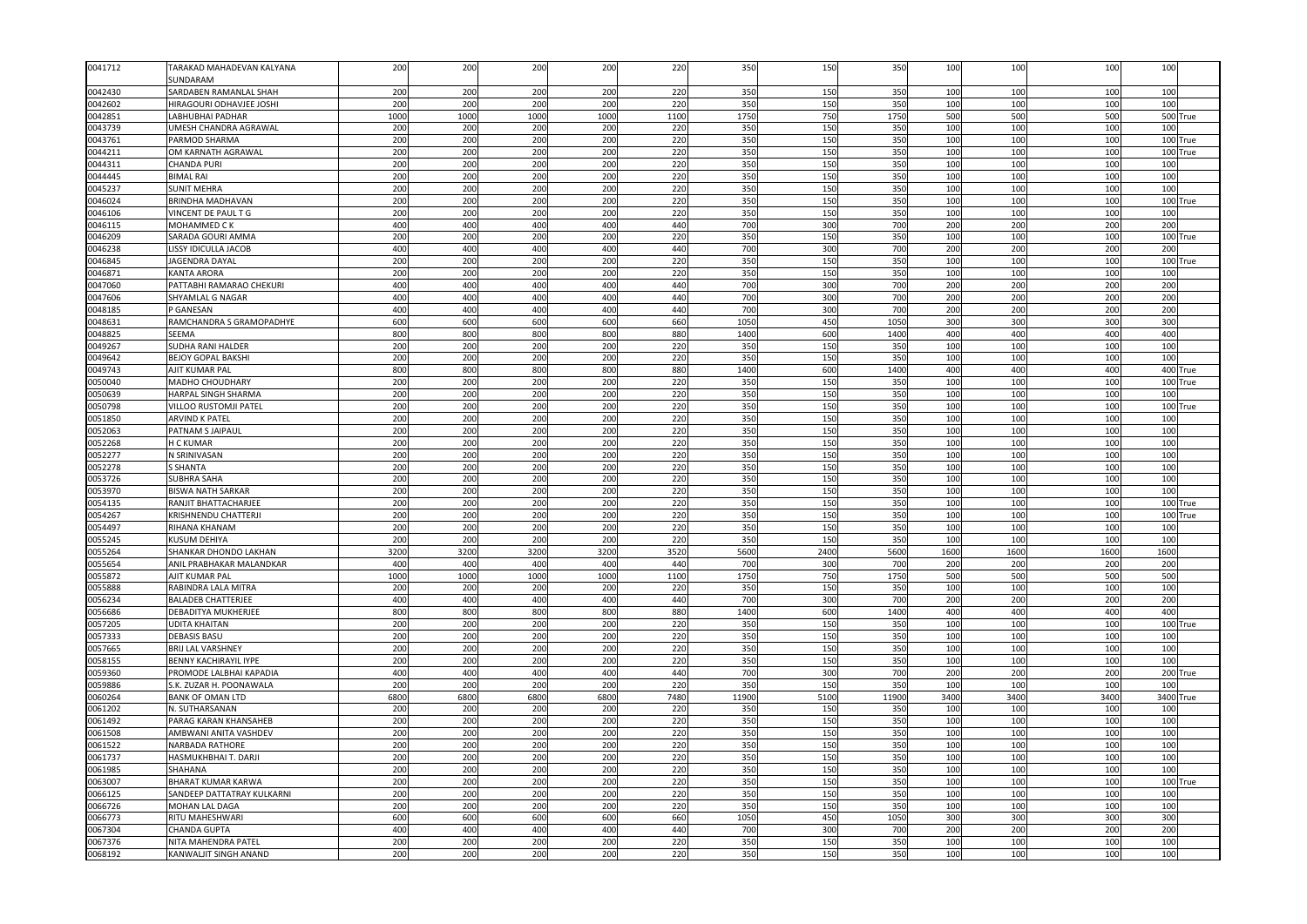| 0071237            | VINAYKANT HARILAL PAREKH                             | 400        | 400        | 400        | 400        | 440        | 700        | 300        | 700             | 200        | 200        | 200             |            | 200 True |
|--------------------|------------------------------------------------------|------------|------------|------------|------------|------------|------------|------------|-----------------|------------|------------|-----------------|------------|----------|
| 0073249            | SHIVDAYAL GUPTA                                      | 200        | 200        | 200        | 200        | 220        | 350        | 150        | 350             | 100        | 100        | 100             | 100        |          |
| 0073655            | <b>GOPALKRISHNA BHATT</b>                            | 200        | 200        | 200        | 200        | 220        | 350        | 150        | 350             | 100        | 100        | 100             | 100        |          |
| 0073762            | <b>DINKER J. VYAS</b>                                | 400        | 400        | 400        | 400        | 440        | 700        | 300        | 700             | 200        | 200        | 200             |            | 200 True |
| 0073973            | VINAYKANT HARILAL PAREKH                             | 200        | 200        | 200        | 200        | 220        | 350        | 150        | 35              | 100        | 100        | 100             |            | 100 True |
| 0074357            | <b>GIRABEN M.AMIN</b>                                | 200        | 200        | 200        | 200        | 220        | 350        | 150        | 350             | 100        | 100        | 100             | 100        |          |
| 0075808            | PALLAVI M.THAKKER                                    | 600        | 600        | 600        | 600        | 660        | 1050       | 450        | 105             | 300        | 300        | 300             | 300        |          |
| 0075946            | RADHAMOHAN KHANDELWAL                                | 200        | 200        | 200        | 200        | 220        | 350        | 150        | 350             | 100        | 100        | 100             | 100        |          |
| 0077948            | SHANTI DEVI FALOR                                    | 200        | 200        | 200        | 200        | 220        | 350        | 150        | 35              | 100        | 100        | 100             | 100        |          |
| 0078197            | ABHAI KUMAR JAIN                                     | 200        | 200        | 200        | 200        | 220        | 350        | 150        | 350             | 100        | 100        | 100             | 100        |          |
| 0079196            | ANIL CHANDRABHAN AGRAWAI                             | 200        | 200        | 200        | 200        | 220        | 350        | 150        | 350             | 100        | 100        | 10 <sub>C</sub> | 100        |          |
| 0079203            | SHANTILAL KARMCHAND MEHTA                            | 200        | 200        | 200        | 200        | 220        | 350        | 150        | 350             | 100        | 100        | 100             |            | 100 True |
| 0079343            | RAJU MODI                                            | 200        | 200        | 200        | 200        | 220        | 350        | 150        | 350             | 100        | 100        | 100             | 100        |          |
| 0079377            | NATVERLAL K. PATEL                                   | 200        | 200        | 200        | 200        | 220        | 350        | 150        | 350             | 100        | 100        | 100             | 100        |          |
| 0080973            | SHAH MUKESH NATHALAI                                 | 200        | 200        | 200        | 200        | 220        | 350        | 150        | 350             | 100        | 100        | 100             | 100        |          |
| 0081753            | MADHURI R. MARYA                                     | 200        | 200        | 200        | 200        | 220        | 350        | 150        | 350             | 100        | 100        | 100             | 1001       | True     |
| 0081820            | <b>KUSUMBEN PAREKH</b>                               | 400        | 400        | 400        | 400        | 440        | 700        | 300        | 700             | 200        | 200        | 200             |            | 200 True |
| 0082065            | SHAMLI WADHWA                                        | 400        | 400        | 400        | 400        | 440        | 700        | 300        | 700             | 200        | 200        | 200             | 200        |          |
| 0082498            | <b>AVAN GINWALA</b>                                  | 400        | 400        | 400        | 400        | 440        | 700        | 300        | 700             | 200        | 200        | 200             | 200        |          |
| 0082669            | <b>AMITA GUPTA</b>                                   | 600        | 600        | 600        | 600        | 660        | 1050       | 450        | 105             | 300        | 300        | 300             | 300        |          |
| 0083880            | MINAXI VITHALBHAI VAGHANI                            | 200        | 200        | 200        | 200        | 220        | 350        | 150        | 350             | 100        | 100        | 100             | 100        |          |
| 0084393            | YOGENDRA KUMAR NAGPAL                                | 200        | 200        | 200        | 200        | 220        | 350        | 150        | 350             | 100        | 100        | 100             | 100        |          |
| 0084539            | BRENDA SUSAN D'SOUZA                                 | 200        | 200        | 200        | 200        | 220        | 350        | 150        | 350             | 100        | 100        | 100             | 100        |          |
| 0084735            | K.A. SANKUNNY                                        | 200        | 200        | 200        | 200        | 220        | 350        | 15C        | 35 <sub>0</sub> | 100        | 100        | 100             | 100        |          |
| 0085344            | K.J. JOSEPH                                          | 200        | 200        | 200        | 200        | 220        | 350        | 150        | 350             | 100        | 100        | 100             | 100        |          |
| 0086035            | VENKATRAMAN RAMAMURTHY                               | 200        | 200        | 200        | 200        | 220        | 350        | 150        | 350             | 100        | 100        | 100             | 100        |          |
| 0086454            | CHIMANBHAI B. PATEL                                  | 200        | 200        | 200        | 200        | 220        | 350        | 150        | 350             | 100        | 100        | 100             | 100        |          |
| 0086633            | MUKESH N. SHAH                                       | 200        | 200        | 200        | 200        | 220        | 350        | 150        | 35 <sub>0</sub> | 100        | 100        | 100             | 100        |          |
| 0090033            | ANJANA HEMANT DHRUV                                  | 200        | 200        | 200        | 200        | 220        | 350        | 150        | 350             | 100        | 100        | 100             | 100        |          |
| 0091170            | <b>VIJAY SANGHVI</b>                                 | 200        | 200        | 200        | 200        | 220        | 350        | 150        | 350             | 100        | 100        | 100             | 100        |          |
| 0091385            | PALETI DAMAYANTHI                                    | 200        | 200        | 200        | 200        | 220        | 350        | 150        | 350             | 100        | 100        | 100             | 100        | True     |
| 0091514            | JITENDRA KUMAR CHHAGANLAL DUDANI                     | 200        | 200        | 200        | 200        | 220        | 350        | 150        | 35 <sub>0</sub> | 100        | 100        | 100             | 100        |          |
|                    |                                                      |            |            |            |            |            |            |            |                 |            |            |                 |            |          |
| 0091883            | <b>BHUWAN KISHORE RATHI</b>                          | 200        | 200        | 200        | 200        | 220        | 350        | 150        | 350             | 100        | 100        | 100             | 100        |          |
| 0092366            | C.B. NANDEESWAR                                      | 200        | 200        | 200        | 200        | 220        | 350        | 150        | 350             | 100        | 100        | 100             | 100        |          |
| 0092440            | LALJI M VARIA                                        | 200        | 200        | 200        | 200        | 220        | 350        | 15C        | 35 <sub>0</sub> | 100        | 100        | 100             | 100        |          |
| 0093046            | <b>GURMIT KAUR</b>                                   | 400        | 400        | 400        | 400        | 440        | 700        | 300        | 700             | 200        | 200        | 200             | 200        |          |
| 0094001            | RAMZANALI ABDULLABHAI PATHARWALA                     | 200        | 200        | 200        | 200        | 220        | 350        | 150        | 350             | 100        | 100        | 100             | 100        |          |
|                    |                                                      |            |            |            |            |            |            |            |                 |            |            |                 |            |          |
| 0094144            | <b>SUMITRA RAWAT</b>                                 | 400        | 400        | 400        | 400        | 440        | 700        | 300        | 70              | 200        | 200        | 200             | 200        |          |
| 0094832            | SUNIL DEEPAK BIJLANI                                 | 400        | 400        | 400        | 400        | 440        | 700        | 300        | 700             | 200        | 200        | 200             | 200        |          |
| 0095385            | MUKESH N SHAH                                        | 200        | 200        | 200        | 200        | 220        | 350        | 150        | 350             | 100        | 100        | 100             | 100        |          |
| 0096413            | SHEELA S MANDHANI                                    | 600        | 600        | 600        | 600        | 660        | 1050       | 450        | 105             | 300        | 300        | 300             | 300        |          |
| 0097144            | MAMTA SOOD                                           | 600        | 600        | 600        | 600        | 660        | 105        | 450        | 105             | 300        | 300        | 300             | 300        |          |
| 0097365            | JAFFER TYEBJI BASRAI                                 | 200        | 200        | 200        | 200        | 220        | 350        | 150        | 35              | 100        | 100        | 100             | 100        |          |
| 0098239            | MD. NAOSHER ALI MOLLAH                               | 400        | 400        | 400        | 400        | 440        | 700        | 300        | 700             | 200        | 200        | 200             | 200        |          |
| 0099900            | MALDE BHIMA PARMAR                                   | 200        | 200        | 200        | 200        | 220        | 350        | 150        | 350             | 100        | 100        | 100             | 100        |          |
| 100183             | <b>MAHESH G PAI</b>                                  | 200        | 200        | 200        | 200        | 220        | 350        | 150        | 35              | 100        | 100        | 100             | 100        |          |
| 0100201            | <b>SUNIL KUMAR BANERJEE</b>                          | 200        | 200        | 200        | 200        | 220        | 350        | 150        | 350             | 100        | 100        | 100             | 100        |          |
| 0100675            | R PALANIAPPAN                                        | 200        | 200        | 200        | 200        | 220        | 350        | 150        | 350             | 100        | 100        | 100             | 100        |          |
| 0100737            | <b>RAMESH SINGH</b>                                  | 200        | 200        | 200        | 200        | 220        | 350        | 150        | 350             | 100        | 100        | 100             | 100        |          |
| 0101113            | RAJENDRA JAISWAL                                     | 200        | 200        | 200        | 200        | 220        | 350        | 150        | 35              | 100        | 100        | 100             | 100        |          |
| 0101401            | <b>DIPTI DE</b>                                      | 200        | 200        | 200        | 200        | 220        | 350        | 150        | 350             | 100        | 100        | 100             | 100        |          |
| 0101506            | <b>DIPTI DE</b>                                      | 200        | 200        | 200        | 200        | 220        | 350        | 150        | 350             | 100        | 100        | 100             | 100        |          |
| 0102282            | LALJI BHAI M VARIA                                   | 200        | 200        | 200        | 200        | 220        | 350        | 150        | 350             | 100        | 100        | 100             | 100        |          |
| 103012             | PALLAVI DUTT                                         | 200        | 200        | 200        | 200        | 220        | 350        | 150        | 350             | 100        | 100        | 100             | 100        |          |
| 0103294            | KANTABEN SURYAKANT PATEI                             | 200        | 200        | 200        | 200        | 220        | 350        | 150        | 350             | 100        | 100        | 100             | 100        |          |
| 0103549            | CHANDRA RAMAKRISHNAN                                 | 200        | 200        | 200        | 200        | 220        | 350        | 150        | 350             | 100        | 100        | 100             | 100        |          |
| 0104425            | <b>DIPALI BISWAS</b>                                 | 400        | 400        | 400        | 400        | 440        | 700        | 300        | 700             | 200        | 200        | 200             | 200        |          |
| 0104541            | KUNTALAL DAS GUPTA                                   | 200        | 200        | 200        | 200        | 220        | 350        | 150        | 350             | 100        | 100        | 100             | 100        |          |
| 0104899            | <b>BHAMY KRISHNA SHENOY</b>                          | 1000       | 1000       | 1000       | 1000       | 1100       | 1750       | 750        | 1750            | 500        | 500        | 500             | 500        |          |
| 0105119            | PATEL GOVINDBHAI CHIMANLAL                           | 200        | 200        | 200        | 200        | 220        | 350        | 150        | 350             | 100        | 100        | 100             | 100        |          |
| 105898             | <b>MURLI GOLAN</b>                                   | 400        | 400        | 400        | 400        | 440        | 700        | 300        | 70              | 200        | 200        | 200             | 200        |          |
|                    |                                                      |            |            |            |            |            |            |            |                 |            |            |                 |            |          |
|                    |                                                      |            |            |            |            |            |            |            |                 |            |            |                 |            |          |
| 106133             | <b>VIMLA DEVI</b>                                    | 200        | 200        | 200        | 200        | 220        | 350        | 150        | 350             | 100        | 100        | 100             | 100        |          |
| 0107161<br>0107866 | HARSHA CHAMPAKLAL VITHALANI<br><b>VEENA G VAIDYA</b> | 400<br>400 | 400<br>400 | 400<br>400 | 400<br>400 | 440<br>440 | 700<br>700 | 300<br>300 | 700<br>700      | 200<br>200 | 200<br>200 | 200<br>200      | 200<br>200 |          |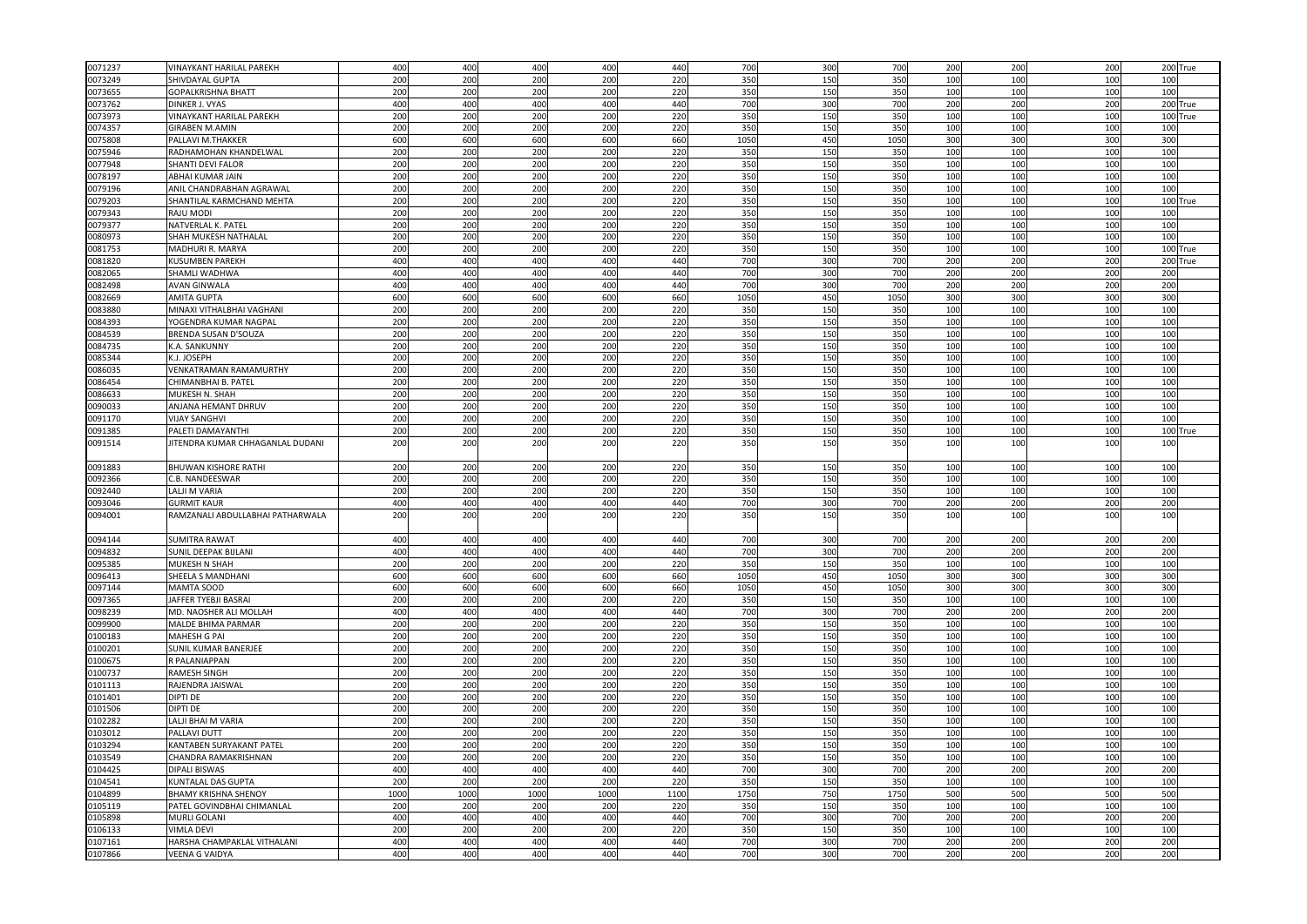| 0108141 | POPATLAL P MIN                 | 200  | 200  | 200  | 200  | 220  | 350             | 150  | 350             | 100  | 100        | 100             | 100  |          |
|---------|--------------------------------|------|------|------|------|------|-----------------|------|-----------------|------|------------|-----------------|------|----------|
| 0108891 | ADHURAM C PADHIYAR             | 200  | 200  | 200  | 200  | 220  | 350             | 150  | 350             | 100  | 100        | 100             | 100  |          |
| 0108999 | OM PRAKASH PANSARI             | 200  | 200  | 200  | 200  | 220  | 350             | 150  | 350             | 100  | 100        | 10 <sub>C</sub> | 100  |          |
| 0109283 | VANDANA RANA                   | 200  | 200  | 200  | 200  | 220  | 350             | 150  | 350             | 100  | 100        | 100             | 100  |          |
| 0111176 | <b>BRAHM JINDAL</b>            | 200  | 200  | 200  | 200  | 220  | 350             | 150  | 350             | 100  | 100        | 100             | 100  |          |
| 0112344 | AMANDEEP BHATTI                | 400  | 400  | 400  | 400  | 440  | 700             | 300  | 700             | 200  | 200        | 200             | 200  |          |
| 0112465 | SHEELA R BAKKANNAVAR           | 200  | 200  | 200  | 200  | 220  | 350             | 150  | 350             | 100  | 100        | 10 <sub>C</sub> | 100  |          |
|         |                                |      |      |      |      |      | 350             | 150  | 350             |      | 100        |                 | 100  |          |
| 0113301 | <b>HEMANG PATEL</b>            | 200  | 200  | 200  | 200  | 220  |                 |      |                 | 100  |            | 100             |      |          |
| 0114229 | <b>VIPUL V MEHTA</b>           | 200  | 200  | 200  | 200  | 220  | 350             | 150  | 350             | 100  | 100        | 100             | 100  |          |
| 0114435 | DEEPAK B BHAVSAR               | 200  | 200  | 200  | 200  | 220  | 350             | 150  | 350             | 100  | 100        | 100             | 100  |          |
| 0115782 | N K SEHGAL                     | 200  | 200  | 200  | 200  | 220  | 350             | 150  | 350             | 100  | 100        | 10 <sub>C</sub> | 100  |          |
| 0116077 | A P DAVIS                      | 400  | 400  | 400  | 400  | 440  | 700             | 300  | 700             | 200  | 200        | 200             | 200  |          |
| 0116427 | HARESH H RUPANI                | 1400 | 1400 | 1400 | 1400 | 1540 | 2450            | 1050 | 2450            | 700  | 700        | 700             | 700  |          |
| 0116655 | JEETENDRA BHATT                | 200  | 200  | 200  | 200  | 220  | 350             | 150  | 350             | 100  | 100        | 100             | 100  |          |
| 0116717 | SUSHIL KUMAR DAMANI            | 200  | 200  | 200  | 200  | 220  | 350             | 150  | 350             | 100  | 100        | 100             | 100  |          |
| 0116804 | <b>DARSHAN SINGH</b>           | 200  | 200  | 200  | 200  | 220  | 350             | 150  | 350             | 100  | 100        | 100             | 100  |          |
| 0116806 | <b>BRIJ MOHAN KAUR</b>         | 200  | 200  | 200  | 200  | 220  | 350             | 150  | 350             | 100  | 100        | 100             | 100  |          |
| 0117963 | SVS DEVELOPERS P LTD           | 2000 | 2000 | 2000 | 2000 | 2200 | 3500            | 1500 | 3500            | 1000 | 1000       | 1000            | 1000 |          |
| 0118251 | <b>ARUN JAIN</b>               | 200  | 200  | 200  | 200  | 220  | 350             | 150  | 350             | 100  | 100        | 100             | 100  | True     |
| 0118965 | RAJESH PATNAIK                 | 200  | 200  | 200  | 200  | 220  | 350             | 150  | 350             | 100  | 100        | 100             | 100  |          |
| 0119008 | DEEPA GEORGE                   | 200  | 200  | 200  | 200  | 220  | 350             | 150  | 350             | 100  | 100        | 100             | 100  |          |
| 0119093 | RAJENDRA KUMAR MANILAL PATE    | 200  | 200  | 200  | 200  | 220  | 350             | 150  | 350             | 100  | 100        | 100             | 100  |          |
| 0119283 | MAMILLAPALLI SATYANARAYANA     | 200  | 200  | 200  | 200  | 220  | 350             | 150  | 350             | 100  | 100        | 100             | 100  |          |
| 119819  | MANOJ BADONI                   | 200  | 200  | 200  | 200  | 220  | 350             | 15C  | 35 <sub>0</sub> | 100  | 100        | 10 <sub>C</sub> | 100  |          |
| 0119929 | RAJESH KUMAR GUPTA             | 200  | 200  | 200  | 200  | 220  | 350             | 150  | 350             | 100  | 100        | 100             | 100  |          |
| 0120629 | <b>ASHOK KUMAR</b>             | 200  | 200  | 200  | 200  | 220  | 350             | 150  | 350             | 100  | 100        | 100             | 100  |          |
|         |                                |      |      |      |      |      |                 |      |                 |      |            |                 |      |          |
| 0120728 | <b>SK BALAKRISHNAN</b>         | 200  | 200  | 200  | 200  | 220  | 350             | 150  | 350             | 100  | 100        | 100             | 100  |          |
| 0120950 | <b>GIRDHARLAL JHAWAR</b>       | 200  | 200  | 200  | 200  | 220  | 35 <sub>0</sub> | 15C  | 35 <sub>0</sub> | 100  | 100        | 10 <sub>0</sub> | 100  |          |
| 0120951 | <b>GIRDHARLAL JHAWAR</b>       | 200  | 200  | 200  | 200  | 220  | 350             | 150  | 350             | 100  | 100        | 100             |      | 100 True |
| 0120952 | JAMUNA DEVI JHAWAR             | 200  | 200  | 200  | 200  | 220  | 350             | 150  | 350             | 100  | 100        | 100             |      | 100 True |
| 0121313 | SWAPAN KUMAR CHAKRABORTY       | 200  | 200  | 200  | 200  | 220  | 350             | 150  | 350             | 100  | 100        | 100             | 100  |          |
| 0121405 | <b>D KAUSHIK</b>               | 20C  | 200  | 200  | 200  | 220  | 35 <sub>0</sub> | 15C  | 350             | 100  | 100        | 100             | 100  |          |
| 0123108 | MAGANLAL K UPADHYAY            | 200  | 200  | 200  | 200  | 220  | 350             | 150  | 350             | 100  | 100        | 10 <sub>C</sub> |      | 100 True |
| 0123802 | S SATHIAH                      | 200  | 200  | 200  | 200  | 220  | 350             | 150  | 350             | 100  | 100        | 100             | 100  |          |
| 0123904 | AMARSINHJI S DESAI             | 400  | 400  | 40   | 400  | 440  | 700             | 300  | 700             | 200  | 200        | 200             | 200  |          |
| 0124139 | S R RANA                       | 20C  | 200  | 200  | 200  | 220  | 35 <sub>0</sub> | 150  | 350             | 100  | 100        | 100             | 100  |          |
| 0124468 | <b>EETENDRA BHATT</b>          | 200  | 200  | 200  | 200  | 220  | 350             | 150  | 350             | 100  | 100        | 100             | 100  |          |
| 0124790 | JIWAN LATA MEHRA               | 400  | 400  | 400  | 400  | 440  | 700             | 300  | 700             | 200  | 200        | 200             | 200  |          |
| 0125049 | TRIVIKRAM C PRABHU             | 1600 | 1600 | 1600 | 1600 | 1760 | 2800            | 1200 | 2800            | 800  | 800        | 800             |      | 800 True |
| 126443  | GRISHBHAI RATILAL SHAH         | 200  | 200  | 200  | 200  | 220  | 350             | 150  | 350             | 100  | 100        | 100             | 100  |          |
| 0127906 | PRAHLAD RAI                    | 200  | 200  | 200  | 200  | 220  | 350             | 150  | 350             | 100  | 100        | 100             | 100  |          |
| 0128153 | <b>VIRINDER SINGH GREWAL</b>   | 200  | 200  | 200  | 200  | 220  | 350             | 150  | 350             | 100  | 100        | 100             | 100  |          |
| 0128207 | <b>H S NAGRA</b>               | 200  | 200  | 200  | 200  | 220  | 350             | 150  | 350             | 100  | 100        | 100             |      | 100 True |
| 0128382 | <b>JJJWAL JAIN</b>             | 200  | 200  | 200  | 200  | 220  | 350             | 150  | 350             | 100  | 100        | 100             | 1001 | True     |
| 0128384 | SAKSHAM JAIN                   | 200  | 200  | 200  | 200  | 220  | 350             | 150  | 350             | 100  | 100        | 100             |      | 100 True |
| 0128385 | <b>TARUN JAIN</b>              | 1000 | 1000 | 1000 | 1000 | 1100 | 1750            | 750  | 1750            | 500  | 500        | 500             |      | 500 True |
| 0129143 | <b>SAROJ RATHI</b>             | 200  | 200  | 200  | 200  | 220  | 350             | 150  | 350             | 100  | 100        | 100             | 100  |          |
| 0129201 | MEGHANATH V KELUSKAR           | 200  | 200  | 200  | 200  | 220  | 350             | 150  | 350             | 100  | 100        | 100             | 100  |          |
|         |                                |      |      |      |      |      |                 |      |                 |      |            |                 |      |          |
| 0129550 | BHAILALBHAI MOHANBHAI PATEL    | 1000 | 1000 | 1000 | 1000 | 1100 | 1750            | 750  | 1750            | 500  | 500<br>100 | 500             | 500  |          |
| 0130265 | MARUTY BHAGWAN RAO             | 200  | 200  | 200  | 200  | 220  | 350             | 150  | 350             | 100  |            | 100             | 100  |          |
| 0131224 | <b>SUMITRA RAY</b>             | 200  | 200  | 200  | 200  | 220  | 350             | 150  | 350             | 100  | 100        | 100             | 100  |          |
| 0131447 | <b>KIRIT S SHAH</b>            | 200  | 200  | 200  | 200  | 220  | 350             | 150  | 350             | 100  | 100        | 100             | 100  |          |
| 0131500 | <b>NEETA U NAIK</b>            | 200  | 200  | 200  | 200  | 220  | 350             | 150  | 350             | 100  | 100        | 100             | 100  |          |
| 0131793 | SOHAN LAL BAFNA                | 1200 | 1200 | 1200 | 1200 | 1320 | 2100            | 900  | 2100            | 600  | 600        | 60C             | 600  |          |
| 0131920 | MADHU SINGH                    | 200  | 200  | 200  | 200  | 220  | 350             | 150  | 350             | 100  | 100        | 100             | 100  |          |
| 0132207 | PUNJAB NATIONAL BANK-PRINCIPAL | 400  | 400  | 400  | 400  | 440  | 700             | 300  | 700             | 200  | 200        | 200             | 200  |          |
|         | TRUSTEE                        |      |      |      |      |      |                 |      |                 |      |            |                 |      |          |
| 0133440 | MOHAMMAD YUNUS                 | 200  | 200  | 200  | 200  | 220  | 350             | 150  | 350             | 100  | 100        | 100             | 100  |          |
| 0134601 | SITA DEVI GUPTA                | 200  | 200  | 200  | 200  | 220  | 350             | 150  | 350             | 100  | 100        | 100             | 100  |          |
| 0135005 | SUSHIL KUMAR GOENKA            | 600  | 600  | 600  | 600  | 660  | 1050            | 450  | 1050            | 300  | 300        | 300             | 300  |          |
| 0135826 | MALYAKAL NARAYANAN             | 400  | 400  | 400  | 400  | 440  | 700             | 300  | 700             | 200  | 200        | 200             | 200  |          |
| 0135882 | ASHWANI KUMAR                  | 400  | 400  | 400  | 400  | 440  | 700             | 300  | 700             | 200  | 200        | 200             | 200  |          |
| 0136516 | PRATIBHA SINGH                 | 400  | 400  | 400  | 400  | 440  | 700             | 300  | 700             | 200  | 200        | 200             | 200  |          |
| 0136536 | SAMIR DHOLAKIA                 | 200  | 200  | 200  | 200  | 220  | 350             | 150  | 350             | 100  | 100        | 100             | 100  |          |
| 0137797 | PATEL URMILA VISHNUBHAI        | 200  | 200  | 200  | 200  | 220  | 350             | 150  | 350             | 100  | 100        | 100             | 100  |          |
| 0137906 | <b>AJOY KUMAR DAS</b>          | 200  | 200  | 200  | 200  | 220  | 350             | 150  | 350             | 100  | 100        | 100             | 100  |          |
|         |                                |      |      |      |      |      |                 |      |                 |      |            |                 |      |          |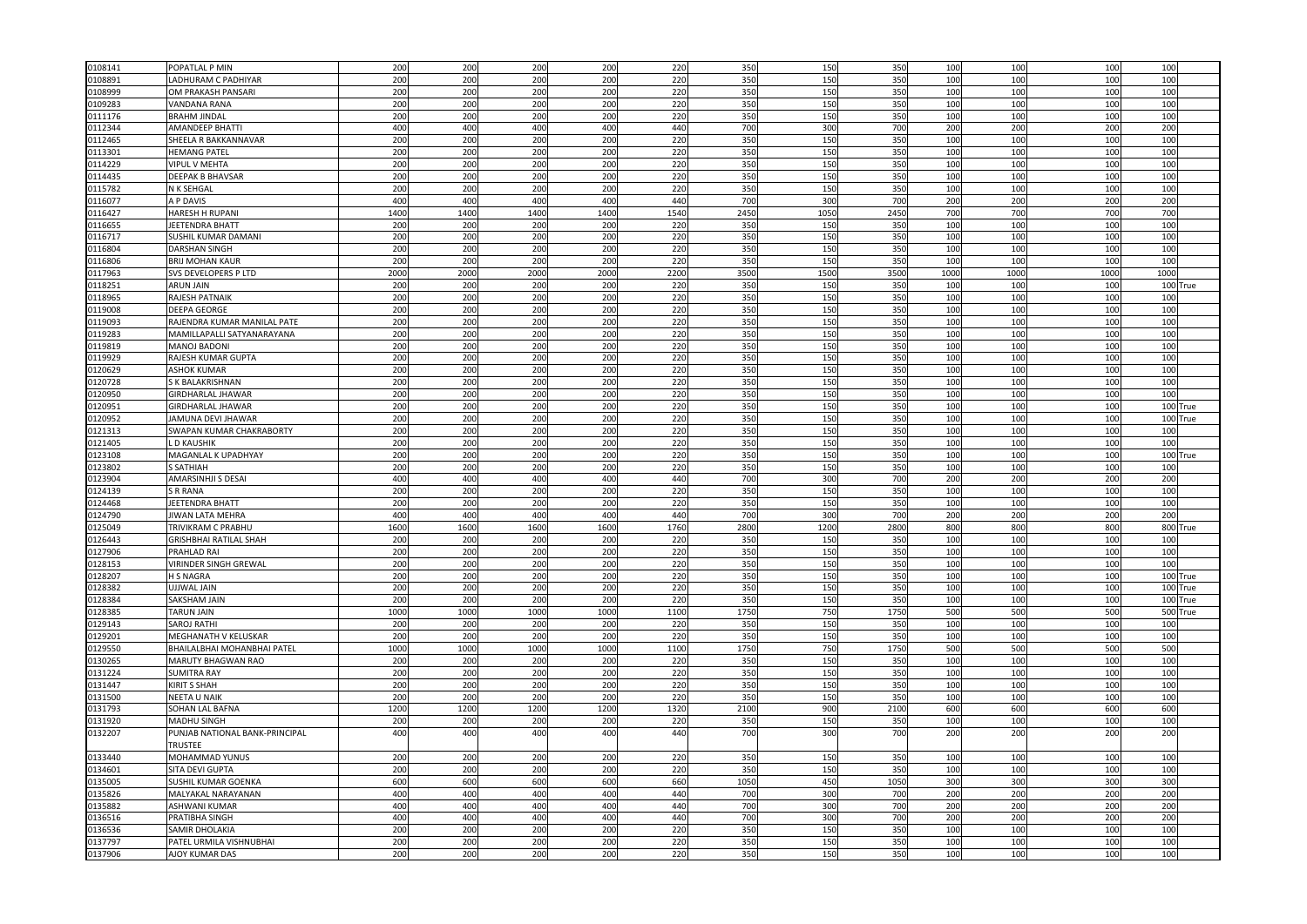| 0137968 | <b>ATUL GUPTA</b>            | 1000 | 1000 | 1000 | 1000 | 1100  | 1750            | 750             | 1750            | 500  | 500  | 500             |      | 500 True |
|---------|------------------------------|------|------|------|------|-------|-----------------|-----------------|-----------------|------|------|-----------------|------|----------|
| 0138090 | ALPESH NATUBHAI SHAH         | 400  | 400  | 400  | 400  | 440   | 700             | 300             | 700             | 200  | 200  | 200             | 200  |          |
| 0138761 | CHANDRESH RAJNIKANT PANCHOLI | 200  | 200  | 200  | 200  | 220   | 350             | 150             | 350             | 100  | 100  | 100             | 100  |          |
| 0138889 | KAVISH SAHANI                | 200  | 200  | 200  | 200  | 220   | 350             | 150             | 350             | 100  | 100  | 100             | 100  |          |
| 0138984 | SULOCHANA RATILAL MEHTA      | 800  | 800  | 800  | 800  | 880   | 1400            | 600             | 1400            | 400  | 400  | 400             | 400  |          |
| 0139226 | VARSHA UDAY KULKARNI         | 400  | 400  | 400  | 400  | 440   | 700             | 300             | 700             | 200  | 200  | 200             | 200  |          |
|         | K MAYAZHAGU                  | 200  | 200  |      | 200  | 220   | 350             | 150             | 350             | 100  | 100  |                 | 100  |          |
| 0140245 |                              |      | 400  | 200  |      |       |                 |                 |                 |      | 200  | 100             | 200  |          |
| 0140426 | <b>NAYAB KHAN</b>            | 400  |      | 400  | 400  | 440   | 700             | 30 <sub>C</sub> | 700             | 200  |      | 200             |      |          |
| 0141005 | <b>ADESH TOMAR</b>           | 2000 | 2000 | 2000 | 2000 | 2200  | 3500            | 1500            | 3500            | 1000 | 1000 | 1000            | 1000 |          |
| 0141012 | DEEPAK KR.JAIN               | 400  | 400  | 400  | 400  | 440   | 700             | 300             | 700             | 200  | 200  | 200             | 2001 | True     |
| 0141214 | <b>GOURANGA DAS</b>          | 200  | 200  | 200  | 200  | 220   | 350             | 150             | 350             | 100  | 100  | 100             | 100  |          |
| 0141398 | <b>GULAM RASOOL KHAN</b>     | 600  | 600  | 600  | 600  | 660   | 1050            | 450             | 1050            | 300  | 300  | 30 <sub>C</sub> | 300  |          |
| 0141586 | <b>GOUTAM SAHA</b>           | 200  | 200  | 200  | 200  | 220   | 350             | 150             | 350             | 100  | 100  | 100             | 100  |          |
| 0142434 | RITU SINHA                   | 200  | 200  | 200  | 200  | 220   | 350             | 150             | 350             | 100  | 100  | 100             | 100  |          |
| 0143476 | <b>BIMAL KUMAR JAIN</b>      | 200  | 200  | 200  | 200  | 220   | 350             | 150             | 350             | 100  | 100  | 100             | 100  |          |
| 0143932 | SOORAJ SINGH                 | 200  | 200  | 200  | 200  | 220   | 350             | 150             | 350             | 100  | 100  | 100             | 100  |          |
| 0144410 | RAJESH CHOPRA                | 400  | 400  | 400  | 400  | 440   | 700             | 300             | 700             | 200  | 200  | 200             | 200  |          |
| 0144439 | NITIN MOHAN KASHYAP          | 200  | 200  | 200  | 200  | 220   | 350             | 150             | 350             | 100  | 100  | 100             | 100  |          |
| 0144625 | DEORAO PAONIKAR              | 200  | 200  | 200  | 200  | 220   | 350             | 150             | 350             | 100  | 100  | 100             |      | 100 True |
| 0144704 | MADHURI MATHURADAS           | 200  | 200  | 200  | 200  | 220   | 350             | 150             | 350             | 100  | 100  | 100             | 100  |          |
| 0144867 | S SENTHIL NATHAN             | 200  | 200  | 200  | 200  | 220   | 350             | 150             | 350             | 100  | 100  | 100             | 100  |          |
| 0145212 | <b>SUNITA NAIN</b>           | 200  | 200  | 200  | 200  | 220   | 350             | 150             | 350             | 100  | 100  | 100             | 100  |          |
| 0145737 | <b>VINAY KUMAR TIWARI</b>    | 200  | 200  | 200  | 200  | 220   | 350             | 150             | 350             | 100  | 100  | 100             | 100  |          |
| 0145972 | SANTIDEVI GUPTA              | 600  | 600  | 600  | 600  | 660   | 1050            | 450             | 1050            | 300  | 300  | 300             | 300  |          |
| 0146072 | MONA HEMANT DESAI            | 1000 | 1000 | 1000 | 1000 | 1100  | 1750            | 750             | 1750            | 500  | 500  | 500             | 500  |          |
| 0146598 | SAROJ KHANDELWAL             | 200  | 200  | 200  | 200  | 220   | 350             | 150             | 350             | 100  | 100  | 100             |      | 100 True |
| 0146853 | R C SHARMA                   | 400  | 400  | 400  | 400  | 440   | 700             | 300             | 700             | 200  | 200  | 200             |      | 200 True |
|         |                              |      |      |      |      |       |                 |                 |                 |      |      |                 |      |          |
| 0146984 | RAJRATAN BABURAO BHALERAO    | 200  | 200  | 20   | 200  | 220   | 35 <sub>0</sub> | 150             | 35 <sub>0</sub> | 100  | 100  | 100             | 100  |          |
| 0147347 | ANIL SARAWGI                 | 200  | 200  | 200  | 200  | 220   | 350             | 150             | 350             | 100  | 100  | 100             | 100  |          |
| 0147616 | SHOBHA R GUPTA               | 200  | 200  | 200  | 200  | 220   | 350             | 150             | 350             | 100  | 100  | 100             | 100  |          |
| 0148021 | SANTI DEVI GUPTA             | 200  | 200  | 200  | 200  | 220   | 350             | 150             | 350             | 100  | 100  | 100             | 100  |          |
| 148076  | <b>DILIP SURANA</b>          | 200  | 200  | 20   | 200  | 220   | 35 <sub>0</sub> | 150             | 350             | 100  | 100  | 100             | 100  |          |
| 0148358 | AJAY GUPTA                   | 200  | 200  | 200  | 200  | 220   | 350             | 150             | 350             | 100  | 100  | 100             | 100  |          |
| 0148359 | <b>AJAY GUPTA</b>            | 200  | 200  | 200  | 200  | 220   | 350             | 150             | 350             | 100  | 100  | 100             | 100  |          |
| 0148360 | AJAY GUPTA                   | 200  | 200  | 200  | 200  | 220   | 350             | 150             | 350             | 100  | 100  | 100             | 100  |          |
| 0148361 | AJAY GUPTA                   | 200  | 200  | 20   | 200  | 220   | 35 <sub>0</sub> | 150             | 35 <sub>0</sub> | 100  | 100  | 100             | 100  |          |
| 0148362 | AJAY GUPTA                   | 200  | 200  | 200  | 200  | 220   | 350             | 150             | 350             | 100  | 100  | 100             | 100  |          |
| 148363  | <b>AJAY GUPTA</b>            | 200  | 200  | 200  | 200  | 220   | 350             | 150             | 350             | 100  | 100  | 100             | 100  |          |
| 0148364 | <b>AJAY GUPTA</b>            | 200  | 200  | 200  | 200  | 220   | 350             | 150             | 350             | 100  | 100  | 100             | 100  |          |
| 0148511 | <b>BIPIN SHAH</b>            | 200  | 200  | 200  | 200  | 220   | 350             | 150             | 350             | 100  | 100  | 10 <sub>C</sub> | 100  | True     |
| 0148641 | TAPAS BASU                   | 200  | 200  | 200  | 200  | 220   | 350             | 150             | 350             | 100  | 100  | 100             | 100  |          |
| 0149142 | KHUSHAL HARILAI              | 200  | 200  | 200  | 200  | 220   | 350             | 150             | 350             | 100  | 100  | 100             | 100  |          |
| 0149373 | <b>B VENKATESWAR RAO</b>     | 400  | 400  | 400  | 400  | 440   | 700             | 300             | 700             | 200  | 200  | 200             | 200  |          |
| 0149789 | RAVIKUMAR JHUNJHUNWALA       | 200  | 200  | 200  | 200  | 220   | 350             | 150             | 350             | 100  | 100  | 100             | 100  |          |
| 0150175 | COSMO FINVEST LTD            | 1000 | 1000 | 1000 | 1000 | 1100  | 1750            | 750             | 1750            | 500  | 500  | 500             | 500  |          |
| 0151351 | NDERJIT SHARMA               | 3000 | 3000 | 3000 | 3000 | 3300  | 5250            | 2250            | 5250            | 1500 | 1500 | 1500            | 1500 |          |
| 0151588 | P K BHARDWAJ                 | 200  | 200  | 200  | 200  | 220   | 350             | 150             | 350             | 100  | 100  | 100             | 100  |          |
| 0151723 | SATYAVATI BHARGAVA           | 400  | 400  | 400  | 400  | 440   | 700             | 300             | 700             | 200  | 200  | 200             | 200  |          |
| 0151953 | KAMLESH GULATI               | 400  | 400  | 400  | 400  | 440   | 700             | 300             | 700             | 200  | 200  | 200             | 200  |          |
| 0151954 | <b>KRISHAN GULATI</b>        | 200  | 200  | 200  | 200  | 220   | 350             | 150             | 350             | 100  | 100  | 100             | 100  |          |
|         | RANJNA BAJAJ                 | 200  | 200  | 200  | 200  |       | 350             | 150             |                 |      | 100  |                 | 100  |          |
| 0152231 |                              |      |      |      |      | 220   |                 |                 | 350             | 100  |      | 100             |      |          |
| 0152600 | SUSHILABEN MANUBHAI APPA     | 200  | 200  | 200  | 200  | 220   | 350             | 150             | 350             | 100  | 100  | 100             | 100  |          |
| 0153908 | KHOSHNAM BONSHAHI            | 400  | 400  | 400  | 400  | 440   | 700             | 300             | 700             | 200  | 200  | 200             | 200  |          |
| 0155537 | <b>KALADDHA</b>              | 600  | 600  | 600  | 600  | 660   | 1050            | 450             | 1050            | 300  | 300  | 300             | 300  |          |
| 0157123 | KRISHNA GOPAL BADHERA        | 200  | 200  | 200  | 200  | 220   | 350             | 150             | 350             | 100  | 100  | 100             | 100  |          |
| 0158726 | PRAMOD GUPTA                 | 400  | 400  | 400  | 400  | 440   | 700             | 300             | 700             | 200  | 200  | 200             | 200  |          |
| 0160391 | KIRIT K SANGHVI              | 400  | 400  | 400  | 400  | 440   | 700             | 300             | 700             | 200  | 200  | 200             | 200  |          |
| 0160543 | RAJNI ARORA                  | 200  | 200  | 200  | 200  | 220   | 350             | 150             | 350             | 100  | 100  | 100             | 100  |          |
| 0160842 | SANGHVI PRAGNESHKUMAR        | 200  | 200  | 200  | 200  | 220   | 350             | 150             | 350             | 100  | 100  | 100             | 100  |          |
|         | MAHASUKHLAL                  |      |      |      |      |       |                 |                 |                 |      |      |                 |      |          |
| 0160984 | S K OHRI                     | 200  | 200  | 200  | 200  | 220   | 350             | 150             | 350             | 100  | 100  | 100             |      | 100 True |
| 0163411 | SHALINI                      | 400  | 400  | 400  | 400  | 440   | 700             | 300             | 700             | 200  | 200  | 200             | 200  |          |
| 0163901 | KARUPPANNAN P.V              | 120  | 120  | 120  | 120  | 132   | 210             | 90              | 210             | 60   | 60   | 60              | 60   |          |
| 0163905 | KOTHANDARAMULU NAIDU V       | 88   | 88   | 88   | 88   | 96.8  | 154             | 66              | 154             | 44   | 44   | 44              |      | 44 True  |
| 0163908 | MANTHIRAMURTHI N             | 38   | 38   | 38   | 38   | 41.8  | 66.5            | 28.5            | 66.5            | 19   | 19   | 19              | 19   |          |
| 0163909 | LAKSHMINARAYNA IYER S.K      | 204  | 204  | 204  | 204  | 224.4 | 357             | 153             | 357             | 102  | 102  | 102             | 102  |          |
|         |                              |      |      |      |      |       |                 |                 |                 |      |      |                 |      |          |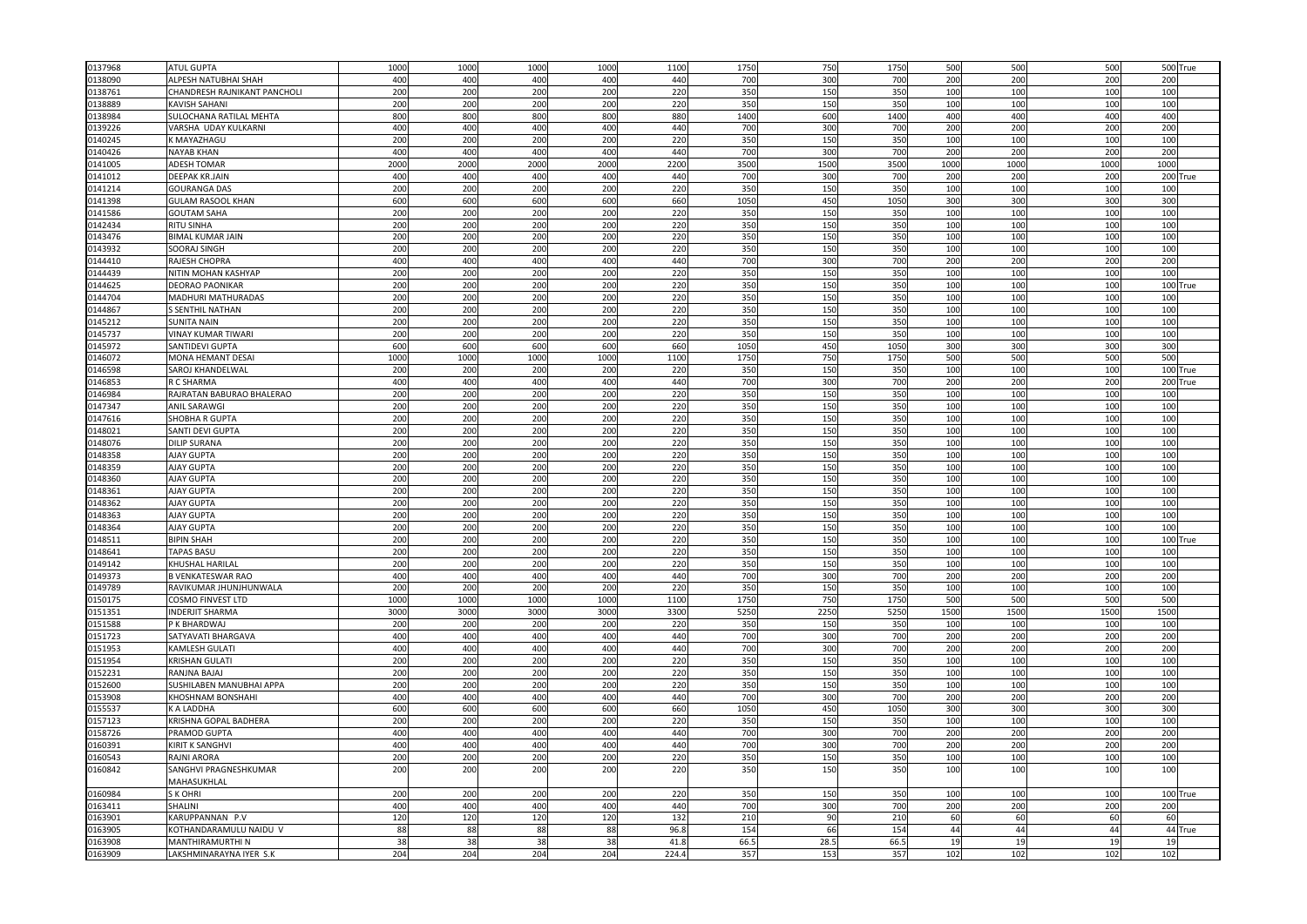| 0163913 | MUTHUKRISHNA KONAR M              | 18                   | 18              | 18   | 18   | 19.8  | 31.5        | 13.5  | 31.5        |      |          |            |                 |          |
|---------|-----------------------------------|----------------------|-----------------|------|------|-------|-------------|-------|-------------|------|----------|------------|-----------------|----------|
| 0163930 | MUHAMMADU ABUBACKAR               | 134                  | 134             | 134  | 134  | 147.4 | 234.        | 100.5 | 234.5       | 67   | 67       | 67         | 67              |          |
| 0163941 | MEENAKSHI ACHI M.S.C              | 526                  | 526             | 526  | 526  | 578.6 | 920.5       | 394.  | 920.5       | 263  | 263      | 263        | 263             |          |
| 0163942 | MOHAMED JAMALDEEN                 | 20                   | 20              | 20   | 20   | 22    | 35          | 15    | 35          | 10   | 10       | 10         | 10              |          |
| 0164005 | PONNALAG AMMAL                    | 50                   | 50              | 50   | 50   | 55    | 87.5        | 37.5  | 87.5        | 25   | 25       | 25         | 25              |          |
| 0164028 | PITCHAPPA CHETTIAR S M            | 84                   | 84              | 84   | 84   | 92.4  | 147         | 63    | 147         | 42   | 42       | 42         |                 | 42 True  |
| 0164077 | RAMACHARY CS                      | 12                   | 12              | 12   | 12   | 13.2  | 21          |       | 21          |      |          |            |                 |          |
| 0164080 | <b>PALANIAPPAN P.RM</b>           | 426                  | 426             | 426  | 426  | 468.6 | 745.        | 319.5 | 745.        | 213  | 213      | 213        | 213             |          |
| 0164110 | DHANALAKSHMI AMMAL G.R (J)        | 10                   | 10              | 10   | 10   | 11    | 17.5        | 7.5   | 17.5        |      |          |            |                 |          |
| 0164151 | SYED GULAM ASAM ALI SAHIB (J)     | 70                   | 70              | 70   | 70   | 77    | 122.        | 52.5  | 122.5       | 35   | 35       | 35         | 35              |          |
| 0164177 | <b>SYED SARDAR MIYAN</b>          | 30                   | 30 <sup>1</sup> | 30   | 30   | 33    | 52.5        | 22.5  | 52.5        | 15   | 15       | 15         |                 | 15 True  |
| 0164185 | SUBBIAH G                         | 12                   | 12              | 12   | 12   | 13.2  | 21          |       | 21          |      |          |            |                 |          |
| 0164189 | SANGU PILLAI A                    | 158                  | 158             | 158  | 158  | 173.8 | 276.5       | 118.5 | 276.5       | 79   | 79       | 79         |                 | 79 True  |
| 0164200 | SUBRAMANIAN CHTR P.S.A            | 58                   | 58              | 58   | 58   | 63.8  | 101.5       | 43.5  | 101.        | 29   | 29       | 29         | 29              |          |
| 0164211 | SOMASUNDARAM CHTR AS P            | 18                   | 18              | 18   | 18   | 19.8  | 31.5        | 13.5  | 31.5        |      |          |            |                 |          |
| 0164304 | AGANATHAN V.R                     | 50                   | 50              | 50   | 50   | 55    | 87.         | 37.5  | 87.5        | 25   | 25       | 25         | 25              |          |
| 0164324 | SARASWATHY R                      | 70                   | 70              | 70   | 70   | 77    | 122.        | 52.5  | 122.5       | 35   | 35       | 35         | 35              |          |
| 0164377 |                                   | 70                   | 70              | 70   | 70   | 77    |             |       | 122.5       | 35   |          | 35         | 35              |          |
|         | MADHAVVAIER T.C.K                 |                      | 34              | 34   | 34   | 37.4  | 122.        | 52.5  |             | 17   | 35<br>17 | 17         | 17              |          |
| 0164395 | SANTHANA KRISHNAN P               | 34<br>7 <sub>C</sub> | 70              | 70   | 70   | 77    | 59.<br>122. | 25.5  | 59.<br>122. | 35   | 35       | 35         | 35              |          |
| 0164397 | JOHNSON VICTOR D                  |                      | 38              |      |      |       |             | 52.5  |             |      |          |            |                 |          |
| 0164426 | RAJAM P. ALIAS RAJALAXMI          | 38                   |                 | 38   | 38   | 41.8  | 66.         | 28.5  | 66.5        | 19   | 19       | 19         | 19              |          |
| 0164483 | RAMALINGAM T.N                    | 38                   | 38              | 38   | 38   | 41.8  | 66.5        | 28.5  | 66.5        | 19   | 19       | 19         | 19              |          |
| 0164527 | JAGANNATHAN S.P                   | 20                   | 20              | 20   | 20   | 22    | 35          | 15    | 35          | 10   | 10       | 10         | 10              |          |
| 0164648 | RAJENDRAN T.N                     |                      |                 |      |      | 2.2   | 3.5         | 1.5   | 3.5         |      |          |            |                 |          |
| 0164668 | SUBRAMANIAN R.S.V                 |                      |                 |      |      | 2.2   | 3.5         | 1.5   | 3.5         |      |          |            |                 |          |
| 0164672 | SHAMSUDDEEN HAGIAR S              | 60                   | 60              | 60   | 60   | 66    | 105         | 45    | 105         | 30   | 30       | 30         |                 | 30 True  |
| 0164698 | NARAYANAN R                       | 18                   | 18              | 18   | 18   | 19.8  | 31.5        | 13.5  | 31.5        |      |          |            |                 | 9True    |
| 0164896 | RAMASUBRAMANIAN G                 |                      | $\epsilon$      |      |      | 6.6   | 10.5        | 4.5   | 10.5        |      |          |            |                 |          |
| 0164971 | RAVI M                            | 20                   | 20              | 20   | 20   | 22    | 35          | 15    | 35          | 10   | 10       | 10         | 10              |          |
| 0165153 | MANOHARAN M                       | 240                  | 240             | 240  | 240  | 264   | 420         | 180   | 420         | 120  | 120      | 120        | 120             |          |
| 0165192 | PRABHU T.C                        | 600                  | 600             | 600  | 600  | 660   | 1050        | 450   | 1050        | 300  | 300      | 300        |                 | 300 True |
| 0165203 | RAGINI MANOHARAN                  | 360                  | 360             | 360  | 360  | 396   | 630         | 270   | 630         | 180  | 180      | 180        | 180             |          |
| 0165214 | RAMASWAMY P                       | 120                  | 120             | 120  | 120  | 132   | 210         | 90    | 210         | 60   | 60       | 60         | 60              |          |
| 0165236 | SAROJA K.T                        | 30                   | 30              | -30  | 30   | 33    | 52.5        | 22.5  | 52.5        | 15   | 15       | 15         | 15              |          |
| 0165264 | SUBRAMANYAM GUNUPUTI              | 540                  | 540             | 540  | 540  | 594   | 945         | 405   | 945         | 270  | 270      | 270        | 270             |          |
| 0165281 | UMA R                             |                      | 2               |      |      | 2.2   | 3.5         | 1.5   | 3.5         |      |          |            |                 |          |
| 0165307 | <b>JAYARAMAN V</b>                | 30                   | 30              | 30   | 30   | 33    | 52.5        | 22.5  | 52.5        | 15   | 15       | 15         | 15              |          |
| 0165309 | KARIN CLEUR                       | 30                   | 30              | 30   | 30   | 33    | 52.5        | 22.5  | 52.5        | 15   | 15       | 15         | 15              |          |
| 0165310 | KOTHANDARAMAN M.R.                | 30                   | 30              | 30   | 30   | 33    | 52.5        | 22.5  | 52.5        | 15   | 15       | 15         | 15              |          |
| 0165370 | JAYAPANDI K                       | 30                   | 30              | 30   | 30   | 33    | 52.         | 22.5  | 52.         | 15   | 15       | 15         | 15              |          |
| 0165579 | THEIVANAI                         | 30                   | 30              | 30   | 30   | 33    | 52.5        | 22.5  | 52.         | 15   | 15       | 15         | 15              |          |
| 0165641 | NARAYANAN KUTTI P.V               | 60                   | 60              | 60   | 60   | 66    | 105         | 45    | 105         | 30   | 30       | 30         | 30 <sup>1</sup> | True     |
| 0165695 | <b>BIMLA MANTRI</b>               | 60                   | 60              | 60   | 60   | 66    | 105         | 45    | 105         | 30   | 30       | 30         | 30              |          |
| 0165784 | VENKANNA M                        | 180                  | 180             | 180  | 180  | 198   | 315         | 135   | 315         | 90   | 90       | 90         | 90              |          |
| 0165792 | CHANDRA S                         |                      | £               |      | F    | 6.6   | 10.5        | 4.5   | 10.5        |      |          |            |                 |          |
| 0165948 | SANTOSH                           | 30                   | 30              | 30   | 30   | 33    | 52.5        | 22.5  | 52.5        | 15   | 15       | 15         | 15              |          |
| 0166006 | RENGARAJAN A                      | 30                   | 30              | 30   | 30   | 33    | 52.5        | 22.5  | 52.5        | 15   | 15       | 15         | 15              |          |
| 0166021 | NARESH KUMAR KHANNA               | 60                   | 60              | 60   | 60   | 66    | 105         | 45    | 105         | 30   | 30       | 30         | 30              |          |
| 0168521 | PRECIOUS SECURITIES PVT LTD       |                      |                 |      |      | 2.2   | 3.5         | 1.5   | 3.5         |      |          |            |                 |          |
| 0168867 | <b>SUMATI PATHAK</b>              | 400                  | 400             | 400  | 400  | 440   | 700         | 300   | 700         | 200  | 200      | 200        | 200             |          |
| 0169164 | NIRAV J PATEL                     | 800                  | 800             | 800  | 800  | 880   | 1400        | 600   | 1400        | 400  | 400      | 400        | 400             |          |
| 0170289 | VED PRAKASH GAUTAMA               | 200                  | 200             | 200  | 200  | 220   | 350         | 150   | 350         | 100  | 100      | 100        | 100             |          |
| 0170886 | <b>GHAN SHAM DASS</b>             | 200                  | 200             | 200  | 200  | 220   | 350         | 150   | 350         | 100  | 100      | 100        | 100             |          |
| 0170898 | MEERA BAI KOTEKAR                 | 200                  | 200             | 200  | 200  | 220   | 350         | 150   | 350         | 100  | 100      | 100        | 100             |          |
| 0171083 | SOAMI PRASAD GUPTA                | 180                  | 180             | 180  | 180  | 198   | 315         | 135   | 315         | 90   | 90       | 90         | 90              |          |
| 0171177 | RAMALEKSHIMI                      | 200                  | 200             | 200  | 200  | 220   | 350         | 150   | 350         | 100  | 100      | 100        | 100             |          |
| 0172375 | <b>SUNIL RAMESH NAYAK</b>         | 50                   | 50              | 50   | 50   | 55    | 87.5        | 37.5  | 87.5        | 25   | 25       | 25         | 25              |          |
| 0172616 | NAZMA PARVEEN                     | 1000                 | 1000            | 1000 | 1000 | 1100  | 1750        | 750   | 1750        | 500  | 500      | 500        | 500             |          |
| 0900589 | KHARAITI LAL ARORA                | 200                  | 200             | 200  | 200  | 220   | 350         | 15C   | 350         | 100  | 100      | 100        |                 | 100 True |
| 0901758 | JOSEPH THADATHIL VARUGHESE        | 400                  | 400             | 400  | 400  | 440   | 700         | 300   | 700         | 200  | 200      | 200        | 200             |          |
| 0901832 | <b>BHAG MAL</b>                   | 5000                 | 5000            | 5000 | 5000 | 5500  | 8750        | 3750  | 8750        | 2500 | 2500     | 2500       | 2500            |          |
| 0902101 | AMAR NATH KHANDELWAL              | 400                  | 400             | 400  | 400  | 440   | 700         | 300   | 700         | 200  | 200      | 200        | 200             |          |
| 0902371 | SANJAY KANTIBHAI PATEL            | 4000                 | 4000            | 4000 | 4000 | 4400  | 7000        | 3000  | 7000        | 2000 | 2000     | 2000       | 2000            |          |
| 0903340 | MOHAMMED NOORUDDIN                | 400                  | 400             | 400  | 400  | 440   | 700         | 300   | 700         | 200  | 200      | <b>200</b> | 200             |          |
|         |                                   |                      |                 |      |      |       |             |       |             |      |          |            |                 |          |
| 0904180 | NAFISA FAKHRUDDIN LULIA           | 2000                 | 2000            | 200  | 2000 | 2200  | 3500        | 1500  | 3500        | 1000 | 1000     | 1000       | 1000            |          |
| 0904369 | <b>JNNIKATT UNNIKRISHNA MENON</b> | 1000                 | 1000            | 1000 | 1000 | 1100  | 1750        | 750   | 1750        | 500  | 500      | 500        | 500             |          |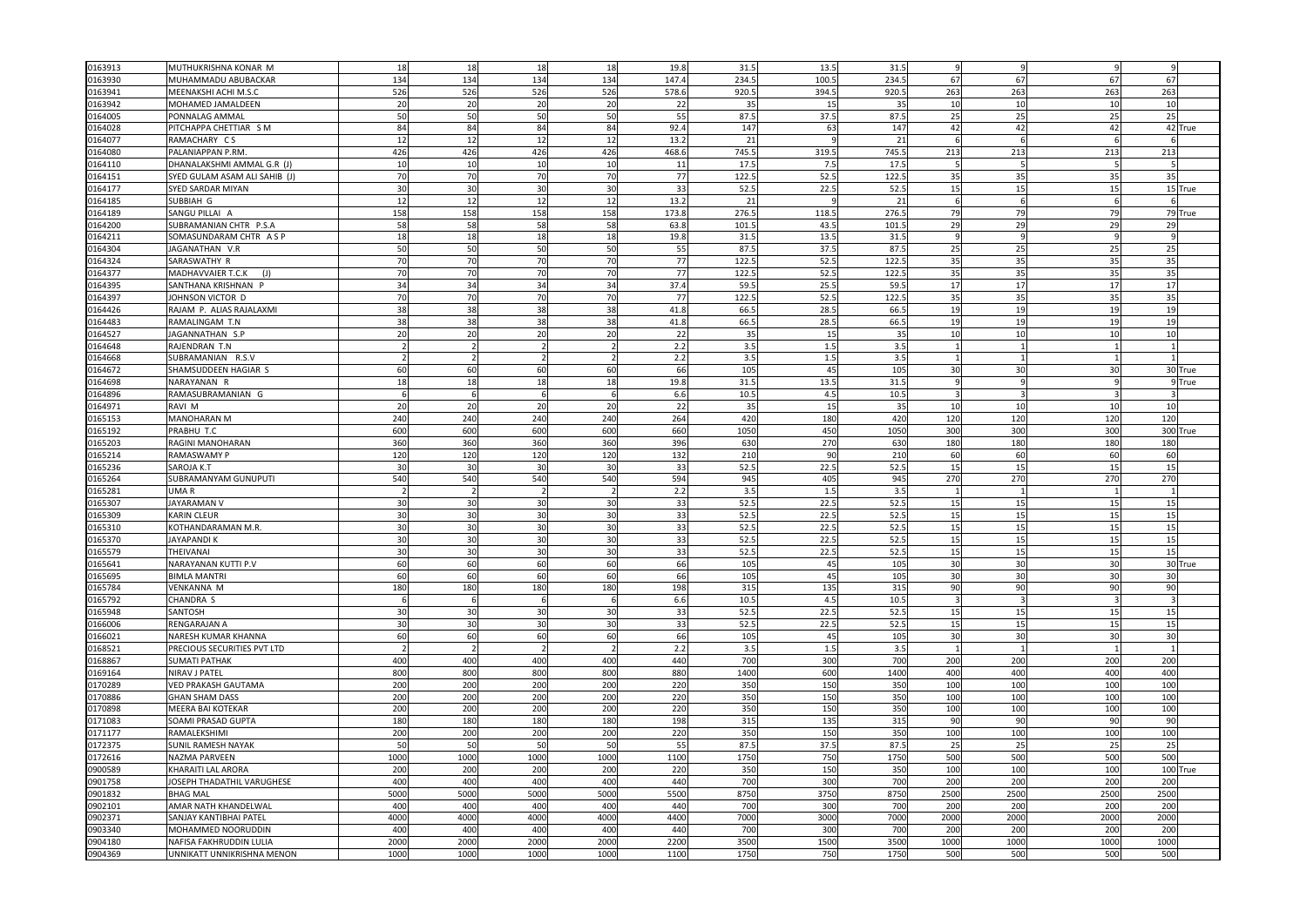| 1201060000435739 SATISH RAMRAO BAGALKOTKAR             | 500  | 500  | 500  | 500  | 550    | 875   | 375   | 875   | 250            | 250  | <b>250</b>      | 250  |  |
|--------------------------------------------------------|------|------|------|------|--------|-------|-------|-------|----------------|------|-----------------|------|--|
| 1201060000491847 WILFUL FINANCE & INVESTMENT COMPANY   | 580  | 580  | 580  | 580  | 638    | 1015  | 435   | 1015  | 290            | 290  | 290             | 290  |  |
| VT LTD                                                 |      |      |      |      |        |       |       |       |                |      |                 |      |  |
| 1201060000491851<br>DARPAN GARDEN EXPORTS PVT LTD      | 2286 | 2286 | 2286 | 2286 | 2514.6 | 4000. | 1714. | 4000. |                | 1143 | 1143            | 1143 |  |
|                                                        |      |      |      |      |        |       |       |       | 1143           |      |                 |      |  |
| 1201060100061956<br>Navidita Agrawal                   | 1000 | 1000 | 1000 | 1000 | 1100   | 1750  | 750   | 1750  | 500            | 500  | 500             | 500  |  |
| 1201090002336345<br>SANJEEV P MANKIKAR                 | 100  | 100  | 100  | 100  | 110    | 175   | 75    | 175   | 50             | 50   | 50              | 50   |  |
| 1201320001543245 DOMNIC EDWARD PEREIRA                 |      |      |      |      | 2.2    | 3.5   | $1.5$ | 3.5   |                |      |                 |      |  |
| 1201640000150751<br>PAVAN KUMAR PATEL                  | 20   | 20   | 20   | 20   | 22     | 35    | 15    | 35    | 10             | 10   | 10              | 10   |  |
| 1201770100171717<br><b>AMIT MITTAL</b>                 |      |      |      |      | 4.4    |       |       |       |                |      |                 |      |  |
| 1201910100615266<br><b>GHANSHYAM SHARMA</b>            | 20   | 20   | 20   | 20   | 22     | 35    | 15    | 35    | 10             | 10   | 10              | 10   |  |
| 1201910100819661<br>DIPAKKUMAR RAMESHBHAI SONI         | 164  | 164  | 164  | 164  | 180.4  | 287   | 123   | 287   | 82             | 82   | 82              | 82   |  |
| 1201980000101978                                       |      |      | 180  |      |        |       |       |       | 90             | 90   | 90              | 90   |  |
| CHUNILAL GOPALJI DHANESHA                              | 180  | 180  |      | 180  | 198    | 315   | 135   | 315   |                |      |                 |      |  |
| 1202060000146116<br><b>ARISH HUSSAIN</b>               | 200  | 200  | 200  | 200  | 220    | 350   | 150   | 350   | 100            | 100  | 100             | 100  |  |
| 1202300000336757<br>ATINKUMAR MAHENDRABHAI DARJI       | 20   | 20   | 20   | 20   | 22     | 35    | 15    | 35    | 10             | 10   | 10              | 10   |  |
| 1202390000218158<br><b>GIRISH KN</b>                   | 20   | 20   | 20   | 20   | 22     | 35    | 15    | 35    | 10             | 10   | 10              | 10   |  |
| 1202540000166230<br><b>TEHAL SINGH GILL</b>            | 200  | 200  | 200  | 200  | 220    | 350   | 150   | 350   | 100            | 100  | 100             | 100  |  |
| 1202850000034871<br>DEVI LAL OSTWAL                    | 200  | 200  | 200  | 200  | 220    | 350   | 150   | 350   | 100            | 100  | 100             | 100  |  |
| 1203270000030398 RAM PRASAD VERMA                      | 100  | 100  | 100  | 100  | 110    | 175   | 75    | 175   | 50             | 50   | 50              | 50   |  |
| 1203280000112110 NOUSHAD . U.                          | 100  | 100  | 100  | 100  | 110    | 175   | 75    | 175   | 50             | 20   | 20              | 20   |  |
| 1203320000267410<br><b>MANOJ KUMAR</b>                 | 400  | 400  | 400  | 400  | 440    | 700   | 300   | 700   | 200            | 200  | 200             | 200  |  |
|                                                        |      |      |      |      |        |       |       |       |                |      |                 |      |  |
| 1203320000666444<br><b>BHAVESH B VAGHELA</b>           | 50   | 50   | 50   | 50   | 55     | 87.5  | 37.5  | 87.5  | 25             | 25   | 25              | 25   |  |
| 1203320001418125 AMBRISH CHANDRA AGRWAL                | 300  | 300  | 300  | 300  | 330    | 525   | 225   | 525   | 150            | 150  | 150             | 150  |  |
| 1203320001537597 SITESH KANTI SINHA                    | 200  | 200  | 200  | 200  | 220    | 350   | 150   | 350   | 100            | 100  | 100             | 100  |  |
| 1203320002050372<br><b>NILESH J KHANPARA</b>           | 92   | 92   | 92   | 100  | 110    | 175   | 75    | 175   | 46             | 50   | 46              | 46   |  |
| 1203320002551220 ABIDALI QUSAMALI SAYYED               | 200  | 200  | 200  | 200  | 220    | 350   | 150   | 350   | 100            | 100  | 100             | 100  |  |
| 1203320002744289 RAJEEV KUMAR SHARMA                   | 140  | 140  | 140  | 140  | 154    | 245   | 105   | 245   | 70             | 70   | 70              | 70   |  |
| 1203320003181914<br>JAYESHBHAI K PATIWALA              | 50   | 50   | 50   | 50   | 55     | 87.5  | 37.5  | 87.5  | 25             |      |                 |      |  |
| 1203350000737888<br>DAHAYABHAI KANJIBHAI VAGASIYA      | 200  | 200  | 200  | 200  | 220    | 350   | 150   | 350   | 100            | 100  | 100             | 100  |  |
|                                                        |      | 100  | 100  |      |        | 175   | 75    |       | 50             | 44   |                 | 44   |  |
| 1203500000132501<br>S. JAYAPAL                         | 100  |      |      | 100  | 110    |       |       | 154   |                |      | 44              |      |  |
| 1204470002425101<br>KISHAN KUMAR JHA                   | 400  | 400  | 400  | 400  | 440    | 700   | 300   | 700   | 200            | 200  | 200             | 200  |  |
| 1204470005230355<br>BASHEER KUTTY KOCHUKUNJU           | 200  | 10   | 10   | 10   | 11     | 17.5  | 7.5   | 17.5  | 100            |      |                 |      |  |
| 1205090000006379<br>DINESH GAUTAM CHAND JAIN           | 4200 | 4200 | 4200 | 4200 | 4620   | 735   | 3150  | 7350  | 2100           | 2100 | 2100            | 2100 |  |
| 1205180000048423<br><b>JIJESH CHERUKAT</b>             | 70   | 70   | 70   | 70   | 77     | 122.  | 52.5  | 122.  | 35             | 35   | 35              | 35   |  |
| 1205340000015571 SREENIVASACHAR AKKASALI               | 500  | 500  | 500  | 500  | 550    | 875   | 375   | 875   | 250            | 250  | 250             | 250  |  |
| 1205730000184545<br>A SREENIVASAN                      | 1000 | 1000 | 1000 | 1000 | 1100   | 1750  | 750   | 1750  | 500            | 500  | 500             | 500  |  |
| IN30017510549115<br>KOTEESWARAN K S                    | 260  | 260  | 260  | 260  | 286    | 455   | 195   | 455   | 130            | 130  | 130             | 130  |  |
| IN30021413928587<br>SHYAMAL SARKAR                     | 200  | 200  | 200  | 200  | 220    | 350   | 150   | 350   | 100            | 100  | 100             | 100  |  |
| IN30021413968630<br>ASHUTOSH SHARMA                    | 100  | 100  | 100  | 100  | 110    | 175   | 75    | 175   | 50             | 19   | 19              | 19   |  |
| IN30036010048332<br>SHIMOGA SECURITIES PRIVATE LIMITED |      |      |      |      | 2.2    | 3.5   | 1.5   | 3.5   |                |      |                 |      |  |
|                                                        |      |      |      |      |        |       |       |       |                |      |                 |      |  |
| IN30039414065282<br>RANJAN BANERJEE                    | 200  | 200  | 200  | 200  | 220    | 350   | 150   | 350   | 100            | 100  | 100             | 100  |  |
| IN30044110361800<br><b>KUSUM AGARWAL</b>               | 200  | 200  | 200  | 200  | 220    | 350   | 150   | 35C   | 100            | 100  | 100             | 100  |  |
| IN30044110361818 SUBHASH CHAND AGARWAL                 | 200  | 200  | 200  | 200  | 220    | 350   | 150   | 350   | 100            | 100  | 100             | 100  |  |
| IN30047641908067<br><b>INDRESH SETHI</b>               |      |      |      |      | 2.2    | 3.5   | 1.5   | 3.5   | $\overline{1}$ |      |                 |      |  |
| IN30047641987192<br>ANKIT PRADEEP MEHTA                | 100  | 100  | 100  | 100  | 110    | 175   | 75    | 175   | 50             | 50   | 50              | 50   |  |
| IN30047642263764<br>ASHOKBHAI MAVJIBHAI BHINGRADIYA    | 200  | 200  | 200  | 200  | 220    | 350   | 150   | 350   | 100            | 100  | 100             | 100  |  |
| IN30048412978704 MOHHAMMEDBHAI PALSARA                 |      |      |      |      | 8.8    | 14    |       | 14    | 4              |      |                 |      |  |
| IN30051313045814 NARAYANA PAI                          | 20   | 20   | 20   | 20   | 22     | 35    | 15    | 35    | 10             | 10   | 10              | 10   |  |
| IN30051314352982<br><b>MAMTA S PATII</b>               | 400  | 400  | 400  | 400  | 440    | 700   | 300   | 700   | 200            | 200  | 200             | 200  |  |
| N30051318826640<br><b>TARACHAND GUPTA</b>              | 40   | 40   | 40   | 40   | 44     | 7(    | 30    | 70    | 20             | 20   | 20              | 20   |  |
|                                                        |      |      |      |      |        |       |       |       |                |      |                 |      |  |
| IN30058910044682<br>Sushila Devi Agarwal               | 2000 | 2000 | 2000 | 2000 | 2200   | 3500  | 1500  | 3500  | 1000           | 1000 | 1000            | 1000 |  |
| <b>MD SHAKIL AHMED</b><br>IN30058910139803             | 200  | 200  | 200  | 200  | 220    | 350   | 150   | 350   | 100            | 100  | 100             | 100  |  |
| IN30061010968613<br><b>SHRIKANT K HEGDE</b>            | 20   | 20   | 20   | 20   | 22     | 35    | 15    | 35    | 10             | 10   | 10              | 10   |  |
| N30089610338170<br>DILIP CHIMANBHAI PATEL              | 200  | 200  | 200  | 200  | 220    | 350   | 150   | 350   | 100            | 100  | 100             | 100  |  |
| IN30094010004064<br><b>BAL KRISHAN MOUDGIL</b>         | 200  | 200  | 200  | 200  | 220    | 350   | 150   | 350   | 100            | 100  | 100             | 100  |  |
| IN30094010071754<br><b>MOHUN SINGHAI</b>               | 1000 | 1000 | 1000 | 1000 | 1100   | 1750  | 750   | 1750  | 500            | 500  | 500             | 500  |  |
| IN30097410628171<br>RAJENDRASINH BARAD                 | 200  | 200  | 200  | 200  | 220    | 350   | 150   | 350   | 100            | 100  | 100             | 100  |  |
| N30097410633537<br><b>BALABHAI VASRAMBHAI</b>          | 400  | 400  | 400  | 400  | 440    | 700   | 300   | 700   | 200            | 200  | 200             | 200  |  |
| IN30097410893512<br>PARESHBHAI DEVJIBHAI LAKKAD        | 200  | 200  | 200  | 200  | 220    | 350   | 150   | 350   | 100            | 100  | 10 <sub>C</sub> | 100  |  |
|                                                        |      |      |      |      |        |       |       |       |                |      |                 |      |  |
| IN30097411067898<br>KISHORBHAI DUDABHAI KAPURIYA       | 200  | 200  | 200  | 200  | 220    | 350   | 150   | 350   | 100            | 100  | 100             | 100  |  |
| IN30097411438429<br>JIVNANI GIRISHKUMAR                | 400  | 400  | 400  | 400  | 440    | 700   | 300   | 700   | 200            | 200  | 200             | 200  |  |
| IN30112715921135<br><b>DEV PARKASH</b>                 | 200  | 200  | 200  | 200  | 220    | 350   | 150   | 350   | 100            | 100  | 100             | 100  |  |
| IN30112716291240<br>SHYAM SUNDER AGRAWAL               | 800  | 800  | 800  | 800  | 880    | 1400  | 600   | 1400  | 400            | 400  | 400             | 400  |  |
| RAMAKRISHNA VITHOB NAYAK<br>IN30113526270344           | 200  | 200  | 200  | 200  | 220    | 350   | 150   | 35C   | 100            | 100  | 100             | 100  |  |
| IN30125028417177<br>HANUMAN DAS MOHTA                  | 200  | 200  | 200  | 200  | 220    | 350   | 150   | 350   | 100            | 100  | 100             | 100  |  |
| IN30127630206899<br>HARENDRA RISHIKESHBHAI PATEI       | 200  | 200  | 200  | 200  | 220    | 350   | 150   | 350   | 100            | 100  | 100             | 100  |  |
| IN30127630632009 JIVNANI MADHUBEN VIJAYBHAI            | 1000 | 1000 | 1000 | 1000 | 1100   | 1750  | 750   | 1750  | 500            | 500  | 500             | 500  |  |
|                                                        |      |      |      |      |        |       |       |       |                |      |                 |      |  |